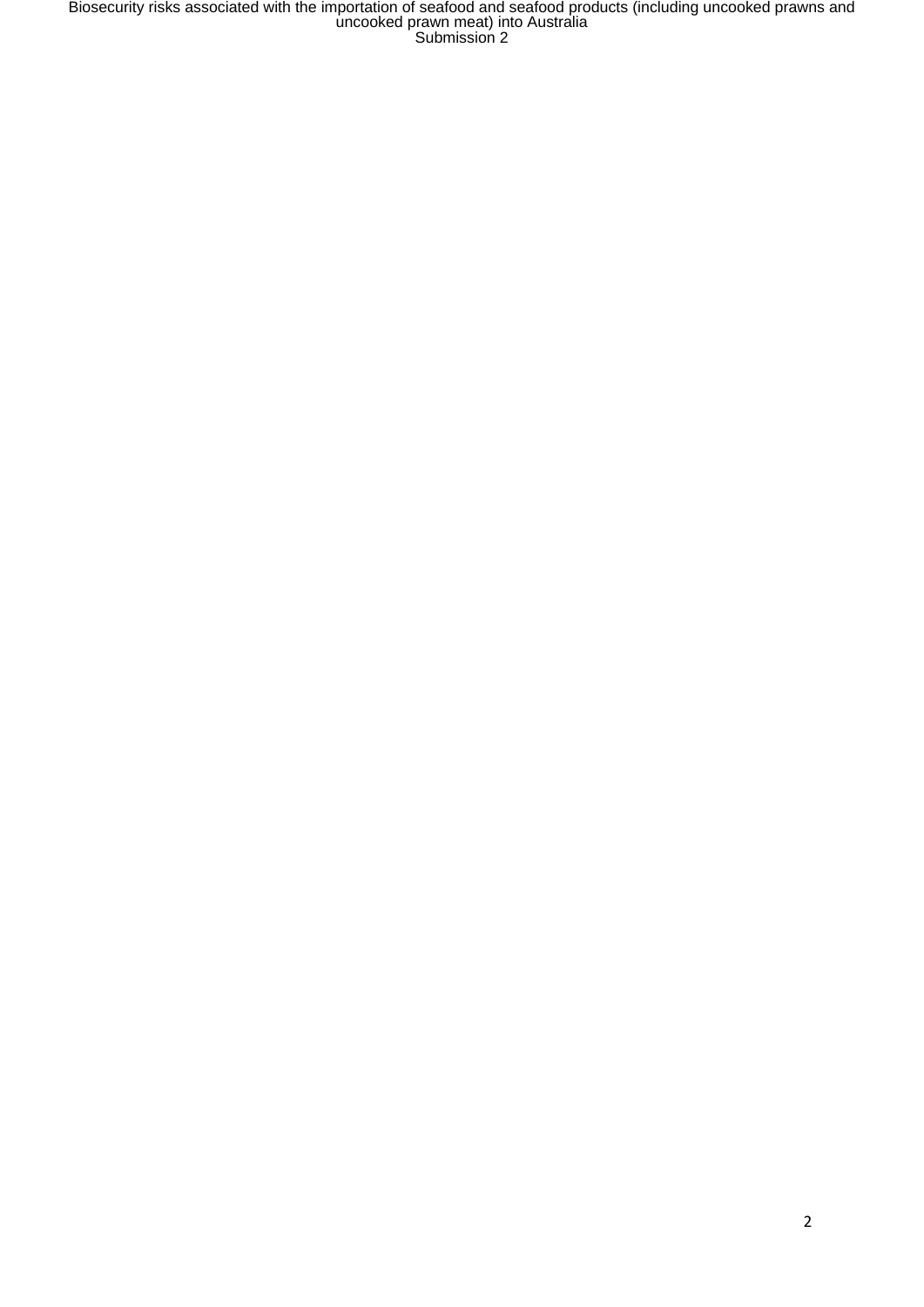## Summary

This submission asserts that, based on available evidence, the incursion of White Spot Disease (WSD) onto prawn aquaculture businesses around the Logan River should have been prevented.

This assertion is based on the following evidence:

- i. The import control system for prawns has been manifestly overwhelmed, as evidenced by the large number (over 50%) of infected consignments that gained entry to the retail chain over at least six months prior to the incident.
- ii. The Australian Government Department of Agriculture and Water Resources (DAWR) was aware of the system failure for six months prior to the detection of WSD on farms.
- iii. In the Import Risk Assessment on which the biosecurity controls for prawn imports were based, a lower Appropriate Level of Protection (ALOP) was applied to the import controls for prawns compared to similar products, such as chicken, pork and salmon. The reason for this has never been explained.
- iv. Even though the countries that import prawns to Australia have a high prevalence of serious prawn diseases that are exotic to Australia, the import controls depend on testing the 30,000 tonnes of imported product on arrival. This created a system that was bound to fail.
- v. Some classes of products, erroneously referred to as "highly processed" are allowed entry without being tested, on the basis that potential exposure of the product to susceptible hosts is low. The evidence is now clear that the route of exposure is highly likely and that the "processing" is inadequate. Because the processing was never intended to be viricidal, this is a pathway by which 5,000 tonnes or more of diseased prawns can be legally imported.
- vi. "Operation Cattai" conducted by the compliance section of DAWR identified 25 importers involved in circumvention of the import controls for prawns. The possibility of systemic corruption has been alleged.
- vii. It has reported that some border inspection staff have not been following prescribed work procedures. This is hardly surprising; given the complexity of the task they have been set with respect to imported prawns.
- viii. The most likely path of entry of WSD to prawn farms was through the use of imported raw prawns as bait by fishers. This was a known risk that was not effectively ameliorated by the import controls.

This disease incursion has caused at least \$40 million direct losses to the industry and substantial financial losses to many other businesses along the supply chain. In addition, proposed multimillion dollar expansion of the industry in Northern Australia could impacted by the increased risk posed by WSD. As a result of the damages they have sustained, the members of the APFA feel justified in demanding that the rules for importation of prawns into Australia are thoroughly overhauled and strengthened.

The following changes are recommended.

1. *Dismantle the importation controls based on disease testing.* The predictive value of the testing standards set by the import risk assessment for imported prawns is too low to prevent an influx of diseased prawns. Also, testing cannot prevent the entry of the new exotic diseases of prawns that are continually emerging. A system whereby tens of thousands of tonnes of imported product, of which up to fifty percent might be infected, must be tested by specialist laboratories on arrival in Australia is bound to fail. The sheer volume of work, its enormous cost to the importer, the delay in clearance from customs, the time required by customs staff, the high proportion of test positive consignments, the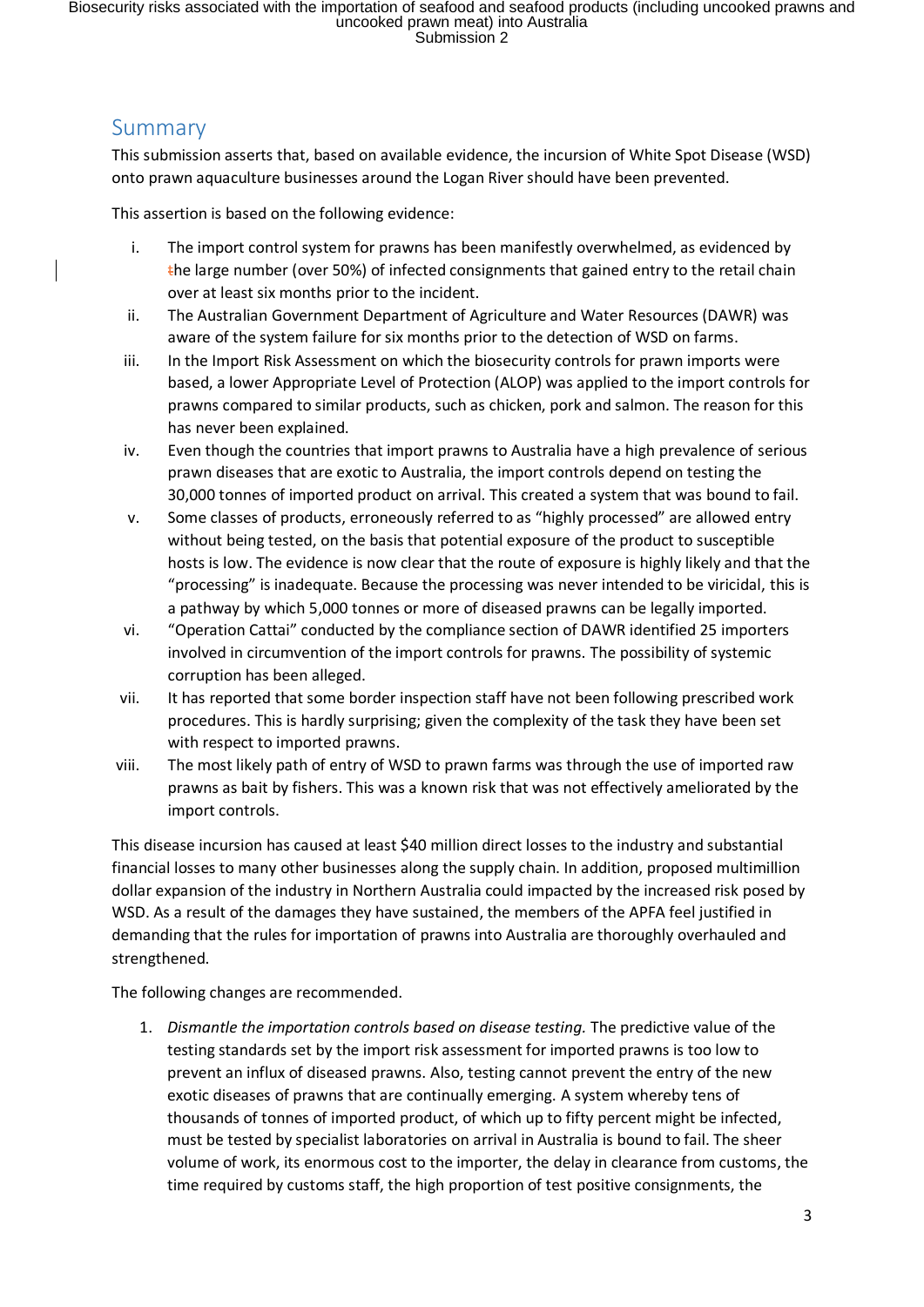subjective interpretation of marginal test results, and the inevitable human errors associated with such a large volume of sample collection and testing all conspire to cause problems. Dismantling this system would achieve significant savings for government and industry throughout the supply chain. Post entry testing should be restricted to audits and investigations.

- 2. *Harmonise import conditions for prawns with other imported meats*. Prawn import controls should be set at the same Appropriate Level of Protection as chicken, pork and salmon. These products must be cooked before arriving in Australia or be cooked on arrival under approved arrangements.
- 3. *Eliminate the "Highly Processed" risk management option in the import controls*. This option, even if applied correctly, is a mechanism by which many tonnes of diseased prawns can be knowingly released into Australia's retail markets and should be eliminated immediately.
- 4. *Enhance inspection of Australian prawns that are processed in Asia then re-imported*. Any approved arrangements for reimporting of Australian prawns that have been processed overseas should involve direct inspection and ongoing audits of the overseas processing establishments by Australian authorities.
- 5. *Continued surveillance.* There is a proportion of importer/exporters that are willing to circumvent the law. It would be folly to think that prosecution of some people and introduction of new controls will completely solve the problem. Consequently, no matter what changes are made, ongoing surveillance of prawns in retail outlets is strongly recommended. Similarly, awareness of the possibility of corruption should be incorporated in any monitoring of the prawn import controls.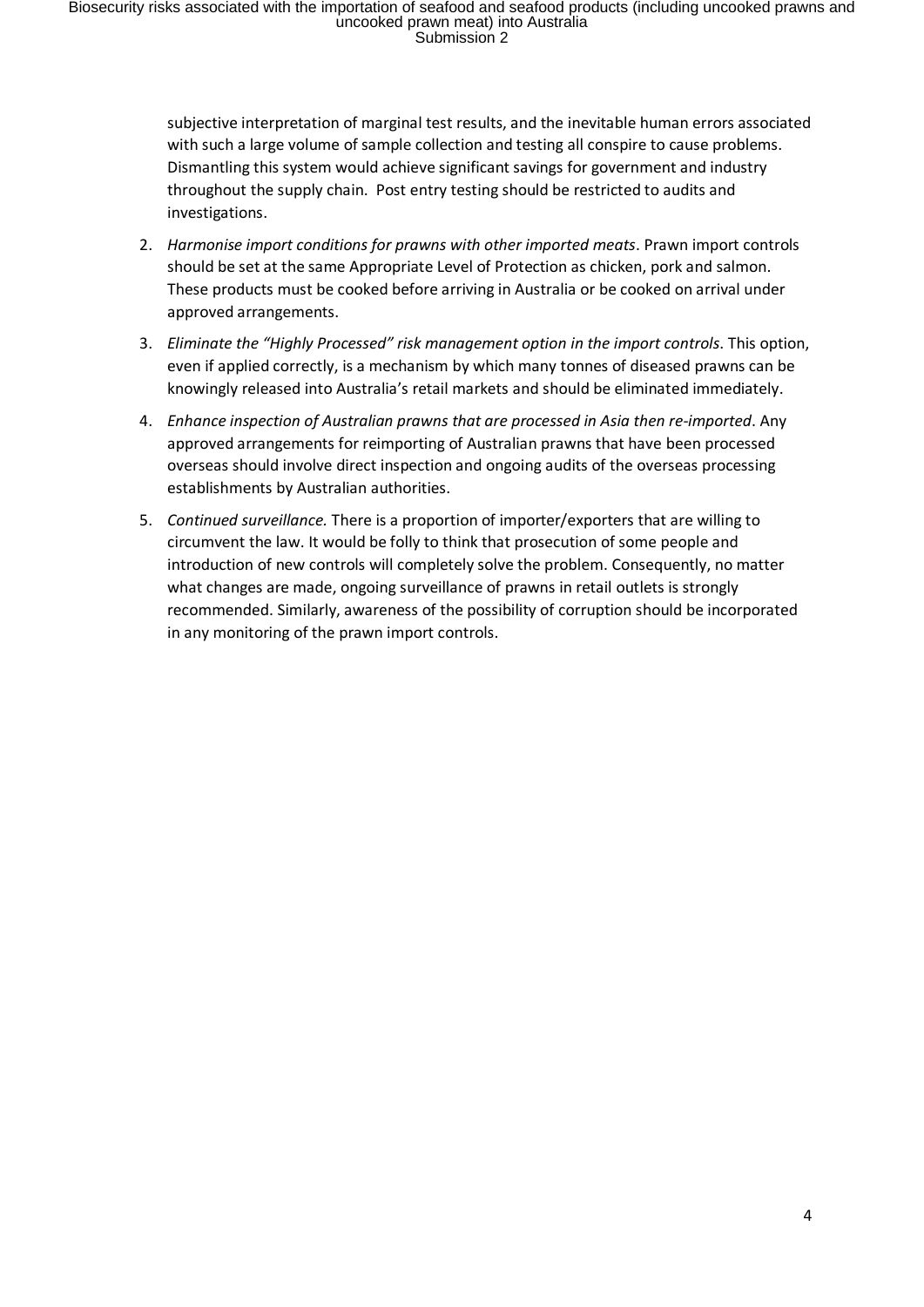## Contents

| Inconsistency in assessment of the Appropriate Level of Protection for prawns compared to other |
|-------------------------------------------------------------------------------------------------|
| The current import protocol offers no protection from newly emerging diseases of prawns 18      |
|                                                                                                 |
|                                                                                                 |
| The recreational fishing pathway from retail outlets to prawn farm for WSSV  19                 |
|                                                                                                 |
|                                                                                                 |
|                                                                                                 |
|                                                                                                 |
|                                                                                                 |
|                                                                                                 |
|                                                                                                 |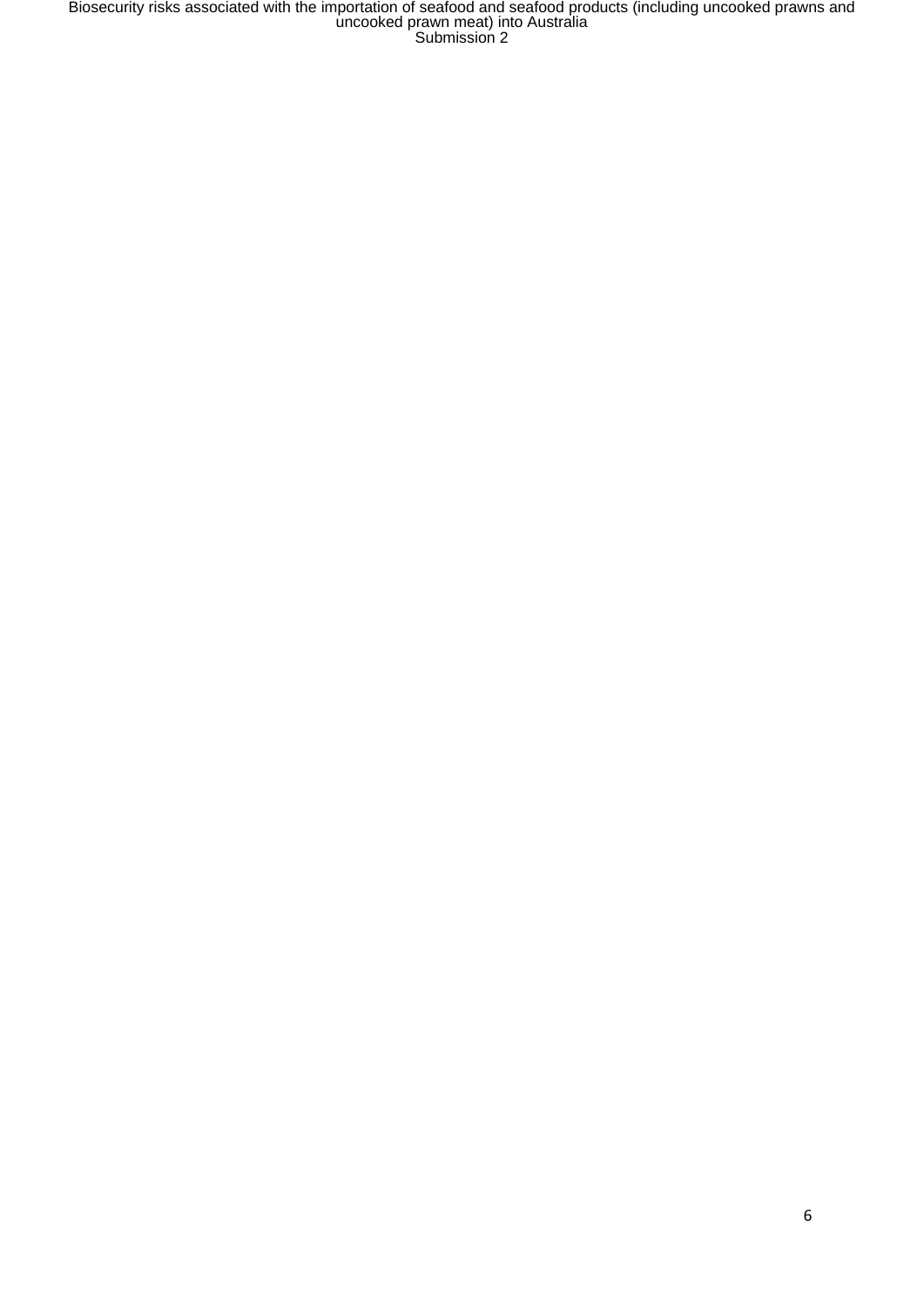## Introduction

#### <span id="page-6-0"></span>Basis of this Submission

This submission is based on input from APFA members and the key findings of the following reports commission by Fisheries R&D Corporation:

- 1. *Field observations and assessment of the response to an outbreak of White Spot Disease (WSD) in Black Tiger Prawns (Penaeus monodon) farmed on the Logan River in November 2016*. Digsfish Services Report DF 17-03, 16 February 2017. FRDC Report No. 2016-064.
- 2. *Assessing compliance and efficacy of import conditions for uncooked prawn in relation to White Spot Syndrome Virus (WSSV)*. Future Fisheries Veterinary Service, April 2017, FRDC Report No. 2016-066

Throughout this submission excerpts from these two reports will be reproduced in substantiation of statements made. They will be referenced as the "Digsfish Report" or the "Future Fisheries Report".

Information in this submission is also drawn from two Commonwealth of Australia documents:

- 3. The Hansard record of the Senate Rural and Regional Affairs and Transport Legislation Committee Estimates hearing on 28 February 2017.
- 4. *Generic Import Risk Analysis Report for Prawns and Prawn Products*, Final Report, October 2009, Biosecurity Australia.

References to these documents are cited as "Hansard, Page number", and "IRA2009, page number".

#### <span id="page-6-1"></span>Background to Australian Prawn Farmers Association

The Australian Prawn Farmers Association (APFA) was formed in 1993 to represent the interests and foster the development of the Australian prawn farming industry. The Association is a key contact for investors, new farmers and firms wishing to do business with the Australian prawn farming sector.

The Australian prawn farming industry now produces up to 5,000 tonnes (2014) of product annually with a farm gate value estimated to be in excess of \$63 million and currently provides up to 300 full time equivalent jobs. The Australian industry is one of the smaller volumetric producers in the world but leads the world in productivity with an average yield of more than 9,000 kg per hectare. Farms are currently located in two Australian states – New South Wales and Queensland.

The industry's potential economic and environmental contribution to our community is substantial and prawn farming is now one of the largest aquaculture sectors in Australia behind tuna and salmon. Enormous opportunity remains for new areas of development and growth in grow-out, hatchery, processing, marketing and service sectors.

The Association provides the link for communications between growers and related sectors including infrastructure suppliers, the finance sector, retailers and exporters, technologists, researchers and all levels of government.

The Association's President and Executive Officer have been the primary industry contact point for government officials from the outset of this incident, when the Executive Officer relocated to the control centre in the offices of the Queensland Department of Agriculture and Fisheries (QDAF).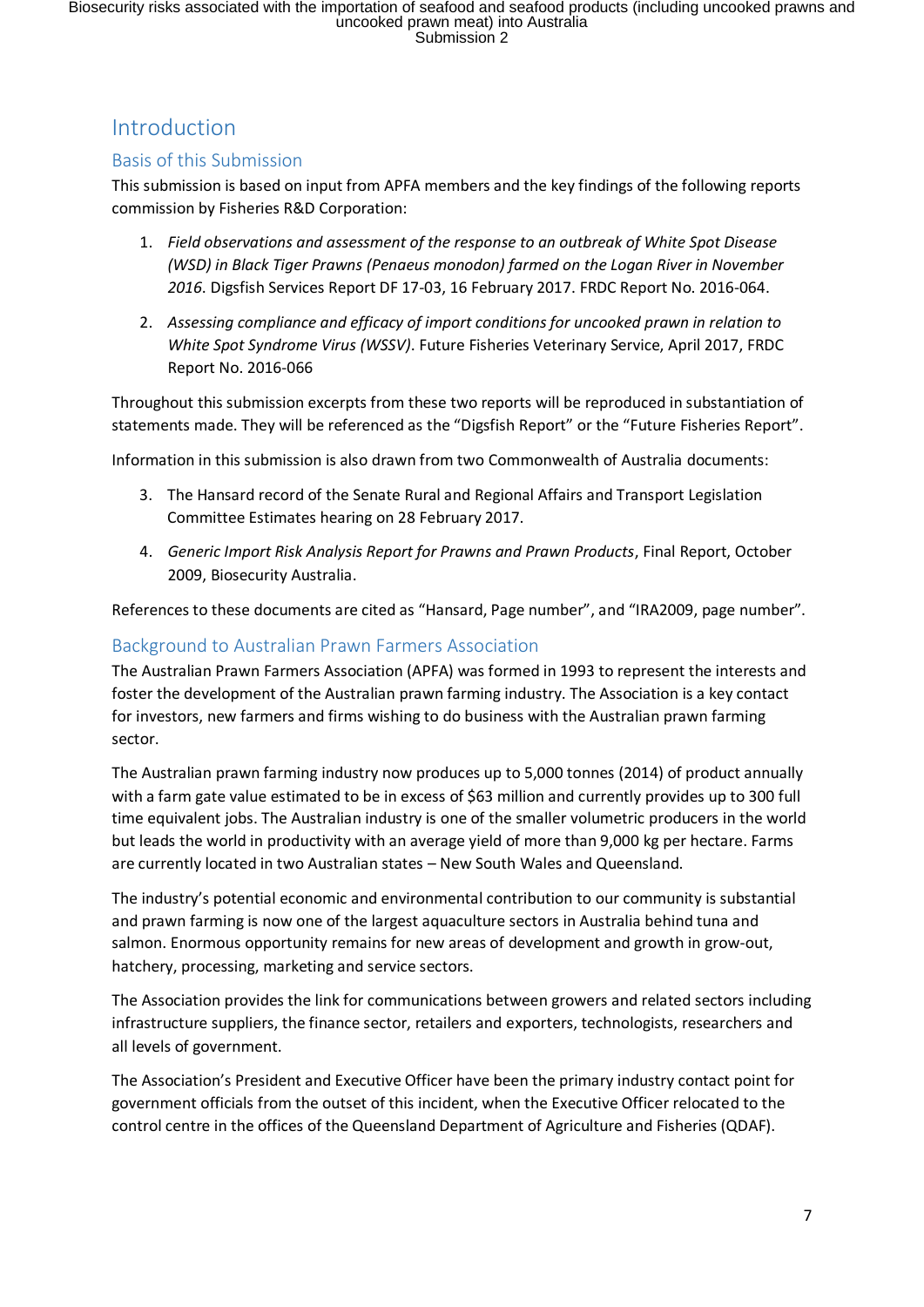#### <span id="page-7-0"></span>Brief description of the incident

Until late 2016 Australia was one of the few prawn farming countries in the world that was free of White Spot Disease (WSD) in prawns. However, this changed when WSD was officially diagnosed on a prawn farm adjacent to the Logan River in Queensland on 1 December 2016. The disease subsequently spread to all eight prawn farms in the area. This diagnosis set in motion a series of events that have had wide ramifications for Australian businesses and governments. These include:

- Destruction of prawns on all affected farms and decontamination of those farms
- Cessation of commercial fishing around the Logan River
- Suspension of uncooked prawn imports to Australia
- Restrictions on recreational fishing around the Logan River
- Cessation of trade in and uncooked crustacean commodities and prawn bait between Queensland and other states
- Very significant financial losses incurred by prawn farmers, fishers, importers, and a wide range of companies that supply those industries
- The likelihood of further losses by these businesses if farms cannot return to production by September 2017.
- The possibility that some farms may be forced to sell up.
- Loss of the low risk biosecurity status for Australia's prawn farms, meaning all farms, not just those affected by this incident, will need to implement expensive capital improvements to enhance biosecurity.
- Extensive testing of imported prawn products, bait and the environment to determine the extent and source of the infection
- Massive redirection of effort of human resources in Queensland and Australian government departments.
- Loss of confidence by existing and potential investors in the industry.
- Significant impacts on the personal wellbeing of many of the people involved

Most of these outcomes are consequences of procedures implemented, with industry support, by Queensland Department of Agriculture and Fisheries (QDAF) in response to the diagnosis of WSD, to attempt to **Eradicate** the disease. There is good justification for this action being taken. If WSD was to take a hold in Australia as it has done in most other countries, the cost of prawn farming would rise substantially due to mortalities caused by the disease and the cost of implementing strong biosecurity measures. In addition, there is the risk that the infection might spread to other species that sustain commercial fisheries, such as crabs, rock lobster, Moreton Bay Bugs and to wildlife. There would also certainly be impacts on Australia's international trade in prawns.

The WSD incident is ongoing. Detection of WSSV in a small proportion of prawns collected from the Logan River and northern Moreton Bay leads to the possibility of persistence of the disease in the environment that would cause the Eradication strategy to be revised to one of Control and Containment. This would greatly increase the risk of prawn aquaculture continuing in the area.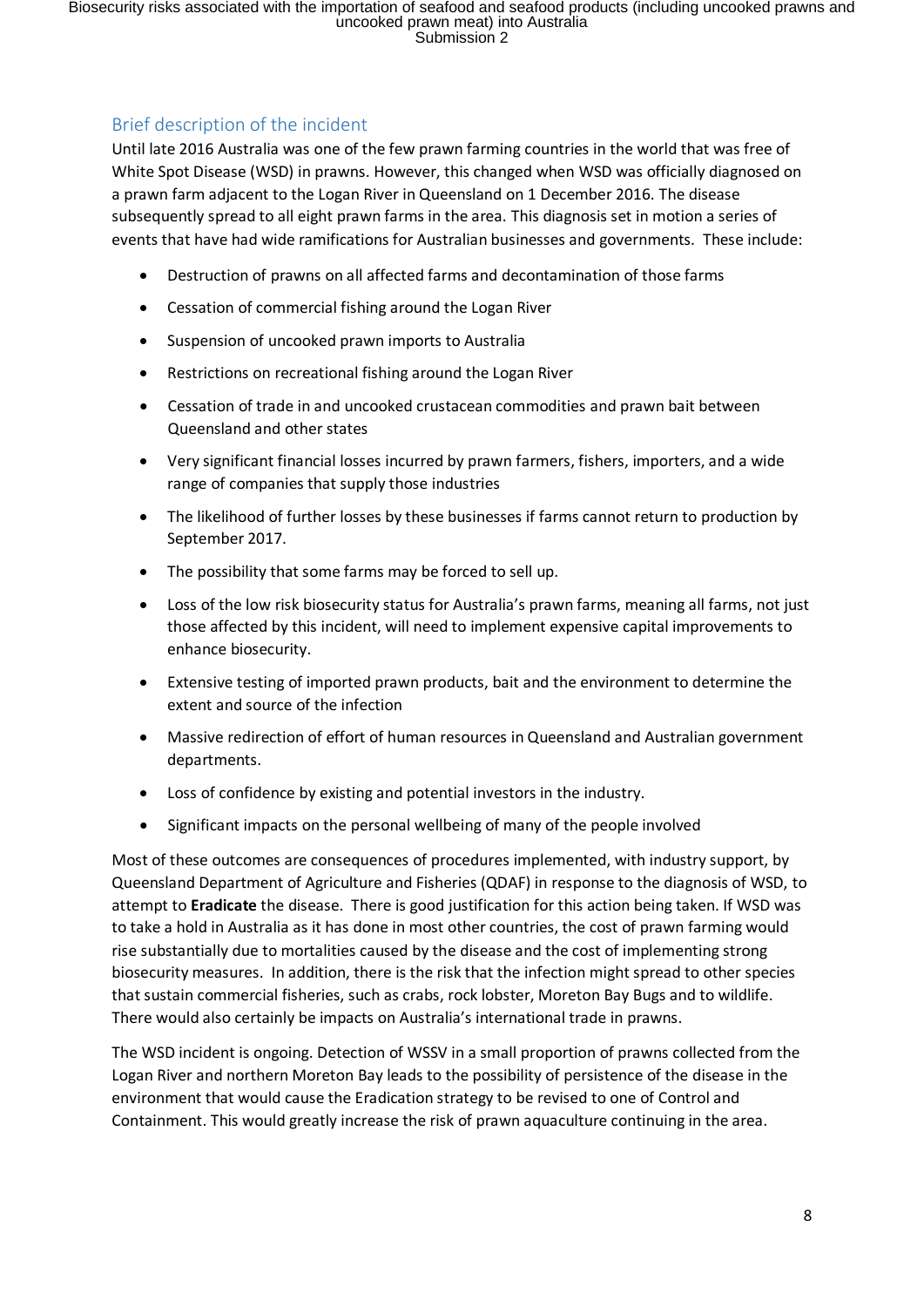The ideal outcome would be for affected prawn farms to restock their properties at the start of the new production season, which begins in September 2017. If restocking is to occur, modifications to the farms to improve biosecurity must begin immediately.

With the uncertainty of timing to finish the compulsory disposal and decontamination process, and the time needed to implement new infrastructure according to mandated minimum biosecurity standards, it is likely there is no alternative but for government and industry to agree that farms in the control zone cease production for a year. This will enable more extensive decontamination while WSSV surveillance continues. However, this would be at great cost to the businesses. If this occurs, affected farmers will not receive any income for two successive production seasons due to the loss of this year's prawn crop and have lost all the expenses incurred to produce that crop and restarting production will require costly modifications infrastructure and practices to strengthen biosecurity on their farms.

## <span id="page-8-0"></span>Economic Impact

The cost of this incident has been reported in detail by Ridge Partners (2017).

The costs to prawn farmers in the Logan River area were determined from actual farm records and are summarised as follows:

- Cost of raising the 2016-17 crop, which either died or was destroyed \$8.1 million
- Value of lost hatchery and breeding stock **\$5million**
- Cost of new biosecurity infrastructure to recommence farming \$12.6 million
- Cost of shutting down for another season **\$11.9 million** \$11.9 million

A total of 122 people are employed by the affected farms. All these jobs are now at risk.

In addition, there are consequential losses for other companies along the supply chain, including feed suppliers, fuel and service suppliers, marketing companies and retailers.

Prawn farming is still a developing industry in Australia. Major expansion of prawn farms is planned for Northern Australia by private and public investors (Mitris 2017, Seafarms 2017). These have the capacity to double the size of the industry. These investments appear to have withstood this shock to date, but increased biosecurity and border protection will be critical if future investments are to be secured.

## <span id="page-8-1"></span>Epidemiology

The APFA is of the opinion that the cause of the WSD incident is most likely to be the importation of WSSV in uncooked prawns that were subsequently used for bait by fishers in the Logan River.

The Digsfish Report provides a detailed analysis of the course of the disease. The key details from that report are summarised below.

The fundamental question that underpins this entire incident is how did White Spot Syndrome Virus (WSSV) get into Logan River prawn farms in the first place? Four incursion pathways, have been considered by QDAF, namely:

1. WSSV enters the Logan River via infected imported prawns being used as bait/burley.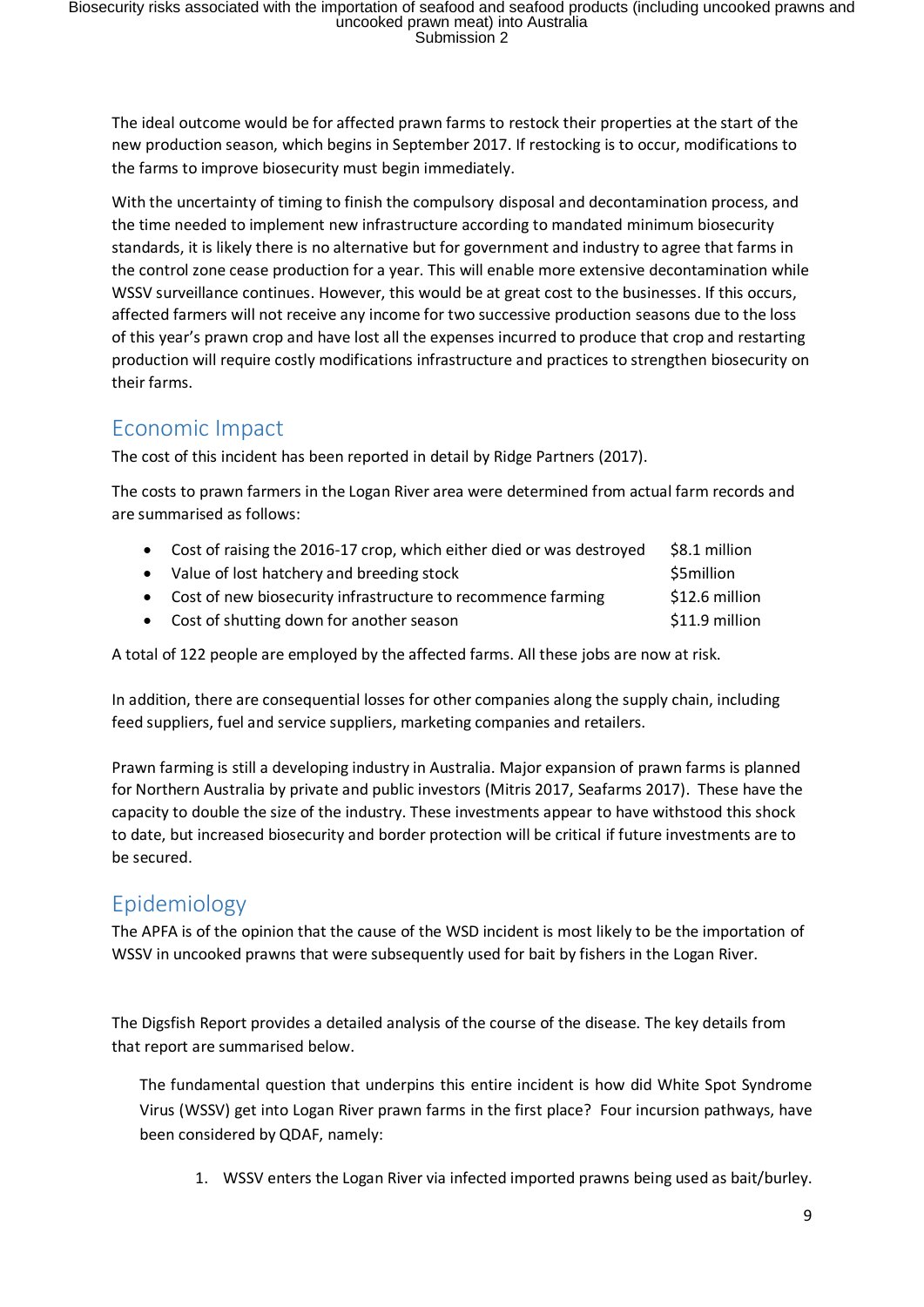- 2. WSSV is endemic in broodstock vertical transmission through Post Larvae (PLs).
- 3. WSSV has been present in QLD waters for some time.
- 4. WSSV entered in imported feed/products.

Of these, pathway 3 appears least likely, as if this were true, WSSV outbreaks would have been observed on the Logan River and elsewhere before November 2016. Pathway 2 also appears extremely unlikely as many farms outside the Logan River that were stocked by Rocky Point hatchery remain WSSV negative, and several of the farms affected on the Logan River obtained PLs from different sources. Furthermore, under translocation protocols, all wild brood stock have been tested for WSD over many years without any positive results. A recent survey of prawn diseases by CSIRO also did not detect any WSD (Crowley et al, 2015).

Pathway 4 appears equally unlikely, as sources of feed varied between farms and Ridley feed that was fed on the first infected property immediately before the outbreak is extruded at temperatures of 85+°C for more than30 minutes, which would inactivate the virus, and those products are fed to many farms outside the zone that remain uninfected. Jim Thompson from Biosecurity QLD stated in a meeting on 2 February 2017 at Yatala that "*The most likely pathway of introduction appears via imported prawns used as bait*". This is the most logical and likely pathway, for the following reasons:

- a. Despite biosecurity protocols requiring testing of 100% of shipments of frozen green prawns imported into Australia, there is evidence of a biosecurity failure allowing WSSV-infected frozen green prawns to transit through border quarantine in Australia.
- b. Data from enhanced surveillance testing at the international border resulted in a rejection rate of 70.3% (26/37) of green prawn shipments that were WSSV positive. This is slightly higher than the 66% batch prevalence detected by researchers in the EU who surveyed imported green *P. vannamei* prawns at British supermarkets (Bateman et al. 2012), but probably represents the "normal prevalence" of WSSV in commodity prawns today.
- c. The bait and burley pathway has been consistently identified as a high risk pathway for dissemination of aquatic animal diseases by several risk analysts (Durand et al. 2001, Hasson et al. 2006, Diggles 2011, Oidtmann and Stentiford 2011, Jones 2012). Furthermore, there is evidence produced by DAWR that the number of people using prawns sold for human consumption as bait in Australia has increased (Kewagama Research 2007), representing increasing risk of WSSV introduction over time via this pathway (Oidtmann and Stentiford 2011).
- d. Since the Logan River crustacean fishing area closure has been implemented, fisheries officers have reportedly detected at least six groups of recreational fishers near the Alberton Boat ramp using imported raw prawns as bait. Of the six bait samples confiscated and tested, two (33%) returned "strong positive" results for WSSV infection.
- e. Recreational fishers were observed fishing in the intake canal of the first infected property and there is evidence of regular fishing in that water body including right up to within a few meters of the intake pipes. These canals have limited water exchange, low dilution factors,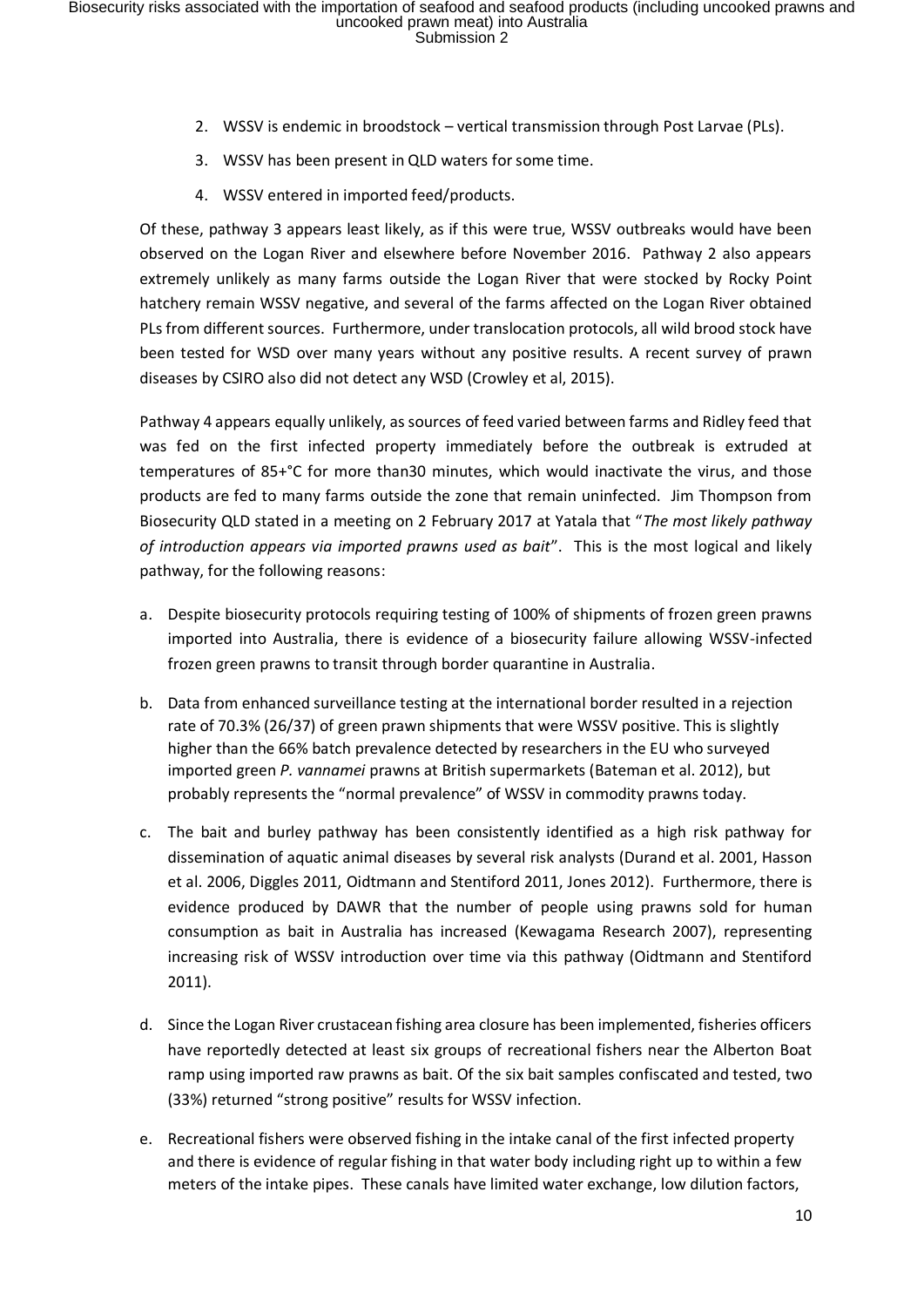and are frequented by large numbers of potential hosts and vectors (crabs, prawns, plankton) and hence they represent semi-isolated environments that are perfect for establishment of WSSV infection in wild reservoir hosts and vectors. All that is needed is for water to be pumped from the intake up into the intake canal where wind forcing would direct and concentrate particle associated virus or vectors near the end of the channel near index pond 12 and pond 13. Around the time of the suspected introduction (Nov 15-20) water intakes into pond 12, but not pond 13 (Luke Rossman, personal communication to BKD, 6 Jan 2017) could explain disease emergence in this pond first.

f. Introduction of WSSV via bait or burley would explain the detection of the single infected mud crab in the outlet canal of the seventh infected property on 23 December 2016, at a time well before nearby farms became infected. The location where the crab was detected was near the road in an area frequently fished by recreational fishers.

It is possible that DNA sequencing of the WSSV isolates obtained from various locations during this incident will contribute more useful information in the search to understand the source and routes of transmission of WSSV in the Logan River area. This work is underway but it is not known when it will be reported.

## <span id="page-10-0"></span>Failure of Biosecurity Controls on Imported, Uncooked Prawn **Products**

#### <span id="page-10-1"></span>Details of the controls as they are supposed to apply

The risk management requirements for all imported prawn and prawn products are meant to achieve an Appropriate Level of Protection (ALOP). The current import controls are described in IRA2009, page 175 and are reproduced below.

To achieve Australia's ALOP with respect to the pathogenic agents identified in this risk analysis, all imported prawns or prawn products would need to be:

• sourced from countries or zones determined to the satisfaction of Australian government authorities to be free of white spot syndrome virus (WSSV), yellowhead virus (YHV), and Taura syndrome virus (TSV), and in addition, necrotising hepatopancreatitis bacterium (NHPB) if the product is not frozen (i.e. the product is chilled);

OR

• cooked in premises approved by and under the control of an appropriate Competent Authority to a minimum time and temperature standard where all the protein in the prawn meat is coagulated and no uncooked meat remains;

OR

- highly processed, that is with the head and shell removed (the last shell segment and tail fans permitted) and coated for human consumption as follows:
	- o breaded (crumbed) or battered, or
	- o marinated to a minimum standard, or
	- o processed into dumpling, spring roll, samosa, roll, ball or dimsum-type product

OR

• have had the head and shell removed (the last shell segment and tail fans permitted) and each batch tested on arrival in Australia and found to be free of WSSV and YHV: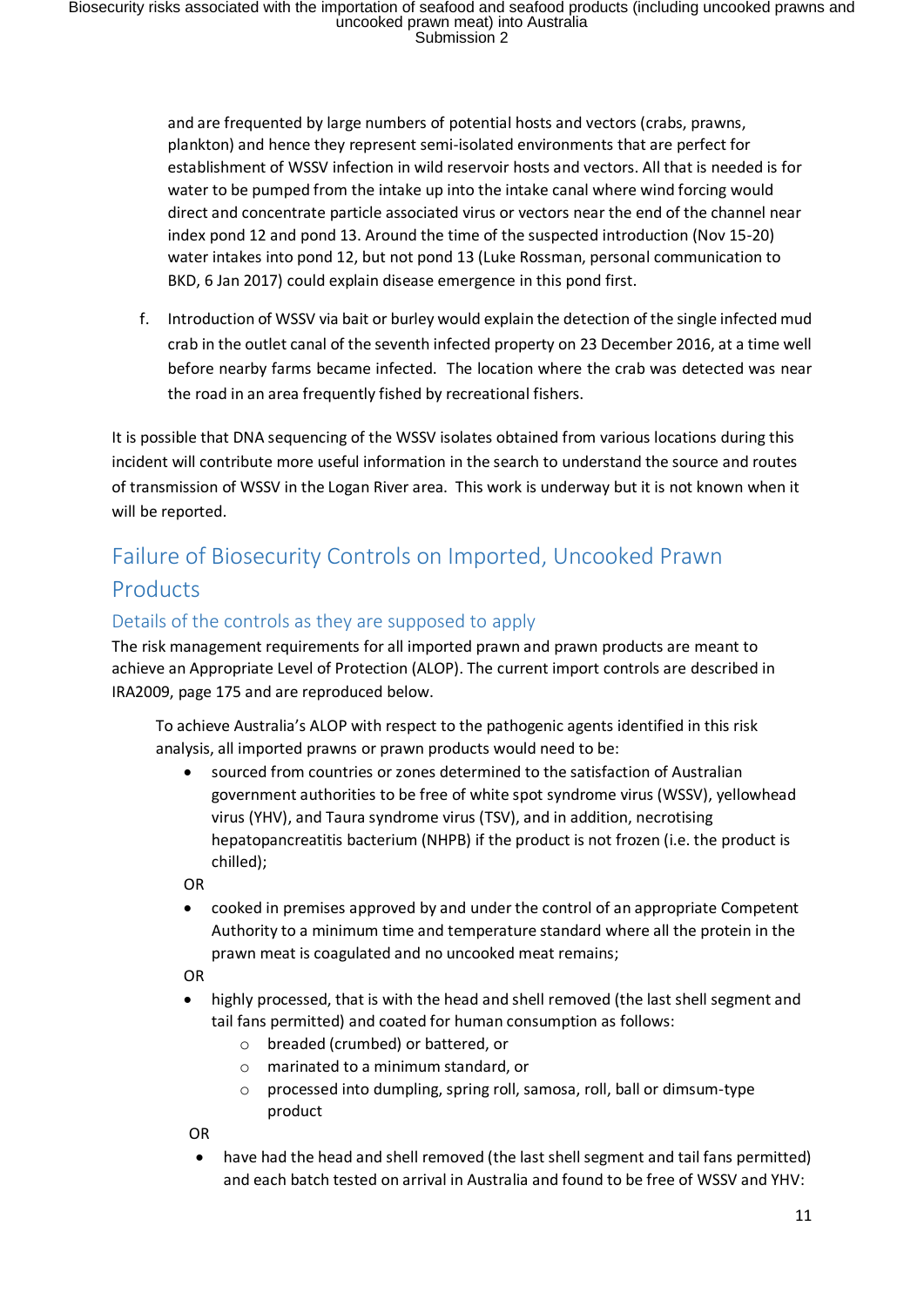testing is based on the polymerase chain reaction (PCR) tests in the current version of the World Organisation for Animal Health (OIE) Manual of Diagnostic Tests for Aquatic Animals or equivalent, and a sampling regimen that would provide 95% confidence of detecting the agent if present at 5% prevalence.

Testimony by Mr Chapman at Hansard page 87 was that every batch in every consignment had to be sampled randomly by collecting thirteen samples of five prawns each. Subsequent advice issued by the DAWR prawn liaison officer was that 25 per cent of "highly processed" products were tested at entry.

The IRA also recommended that uncooked prawns imported for human consumption that are not considered to be highly processed be marked with the words *for human consumption only* and *not to be used as bait or feed for aquatic animals.*

#### <span id="page-11-0"></span>Details of apparent failures of the border biosecurity controls

#### <span id="page-11-1"></span>High levels of WSSV in prawns available at retail outlets

It is beyond dispute that there has been a catastrophic failure of the border controls designed to minimise the risk of WSSV entering Australia.

This resulted in a formal determination by the Director of Biosecurity under the powers of the Biosecurity Act to suspend the importation of uncooked prawns and prawn products for six months as from 6 January 2017.

Although the impetus for the suspension was the outbreak of WSD on the Logan River farms, it was also justified by the finding of unacceptably high levels of WSSV in prawn products available for retail sale. This is confirmed by the following facts:

- a. Testing conducted on behalf of APFA that found 85 per cent of 174 samples collected at retail stores throughout Australia were positive for WSSV (Future Fisheries Report).
- b. Testimony by Ms O'Connell (Hansard page 81) that 14 of 19 retail samples collected in the Logan area at the start of the incident were positive for WSSV, despite those prawns being derived from batches that had passed testing at the border.
- c. Testimony by Mr Chapman and Mr Terpstra (Hansard pages  $113 114$ ) that in mid-2016 retail testing had revealed much higher than expected entry of white spot positive prawns into the country. Specific figures were not provided.
- d. Action taken by DAWR in February 2017 to secure all uncooked prawns covered by an approved arrangement and imported prior to the suspension taking effect. These prawns were withdrawn from sale and brought back under biosecurity control for retesting. (DAWR Prawn Liaison Officer Notice, 17 March 2017).
- e. Over fifty per cent of prawn consignments in transit have been found to be infected with WSSV. Action taken by DAWR in relation to over 100 consignments of prawns which were already in transit to Australia when the suspension took effect. These consignments are being subjected to an enhanced inspection and testing at the border. The most recently published WSSV results for tests undertaken for uncooked prawns as part of the enhanced border measures were reported as follows (DAWR Prawn Liaison Officer Notice, 17 March 2017):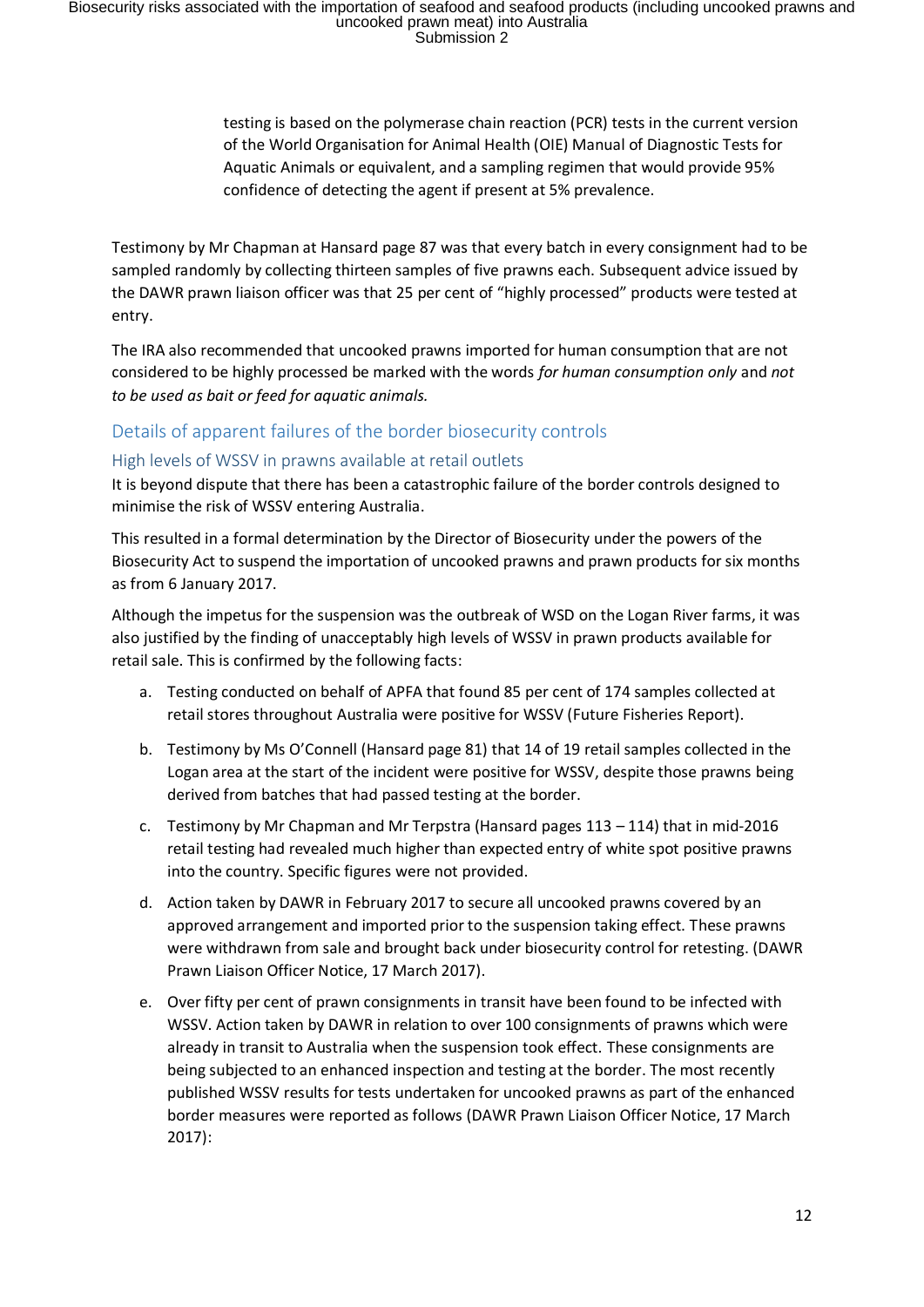| Summary | Number of<br>batches fully<br>tested | Number of<br>batches<br>released | Number of<br>batches<br>refused | Percentage of<br>batches refused |
|---------|--------------------------------------|----------------------------------|---------------------------------|----------------------------------|
| Total   | 72                                   | 33                               | 39                              | 54%                              |

The known factors that contributed to this situation are explained below.

#### <span id="page-12-0"></span>DAWR officers not following work procedures

Testimony by Ms Vivian, DAWR head of compliance (Hansard page 87) revealed that although officers themselves were supposed to select cartons of prawns to sample, in some cases they were being handed the carton. The implication being that importers may have provided samples they knew to be negative for WSSV.

#### <span id="page-12-1"></span>Evidence pointing to systemic corruption

During the Senate Estimates hearing on 28 February, the following exchange occurred between the Chair and Mr Terpstra, DAWR Assistant Secretary responsible for enforcement (Hansard page 99):

Chair: So by now you are starting to form the view that you have potentially systemic corruption across the importing community that would manifest itself potentially in infected prawns making their way from our border into retail outlets across the country? Mr Terpstra: Correct.

Some of the salient testimony leading up to this exchange is set out below.

Ms Vivian, DAWR head of compliance, testified as follows:

- Some importers were suspected of substituting banana prawns for vannamei prawns (Hansard page 88).
- In some containers most cartons would be bound with plastic straps of one colour and a small proportion bound with straps of a different colour. In some cases the cartons had different markings. (Hansard page 90). This was alleged to enable importers to select cartons that they knew to be WSSV negative for testing at the border.
- In some cases, containers would arrive in Australia with a few empty prawn cartons inside which the importers would fill with Australian WSSV-free prawns before inspectors arrived. (Hansard page 91).
- In late 2015 and the first half of 2016 DAWR received intelligence reports that some importers were undertaking non-compliant activities with respect to prawn imports (Hansard page 88).
- On 16 March 2016 the compliance section of DAWR initiated Operation Cattai into suspected non-compliant activity of prawn importers (Hansard page 95).

Mr Terpstra testified that the first stage of Operation Cattai involved investigation of 40 importers, of whom 25 required active targeting in the second stage of the operation. Subsequently briefs have been prepared for the Commonwealth Director of Public Prosecutions and the investigation is ongoing (Hansard page 99 - 100).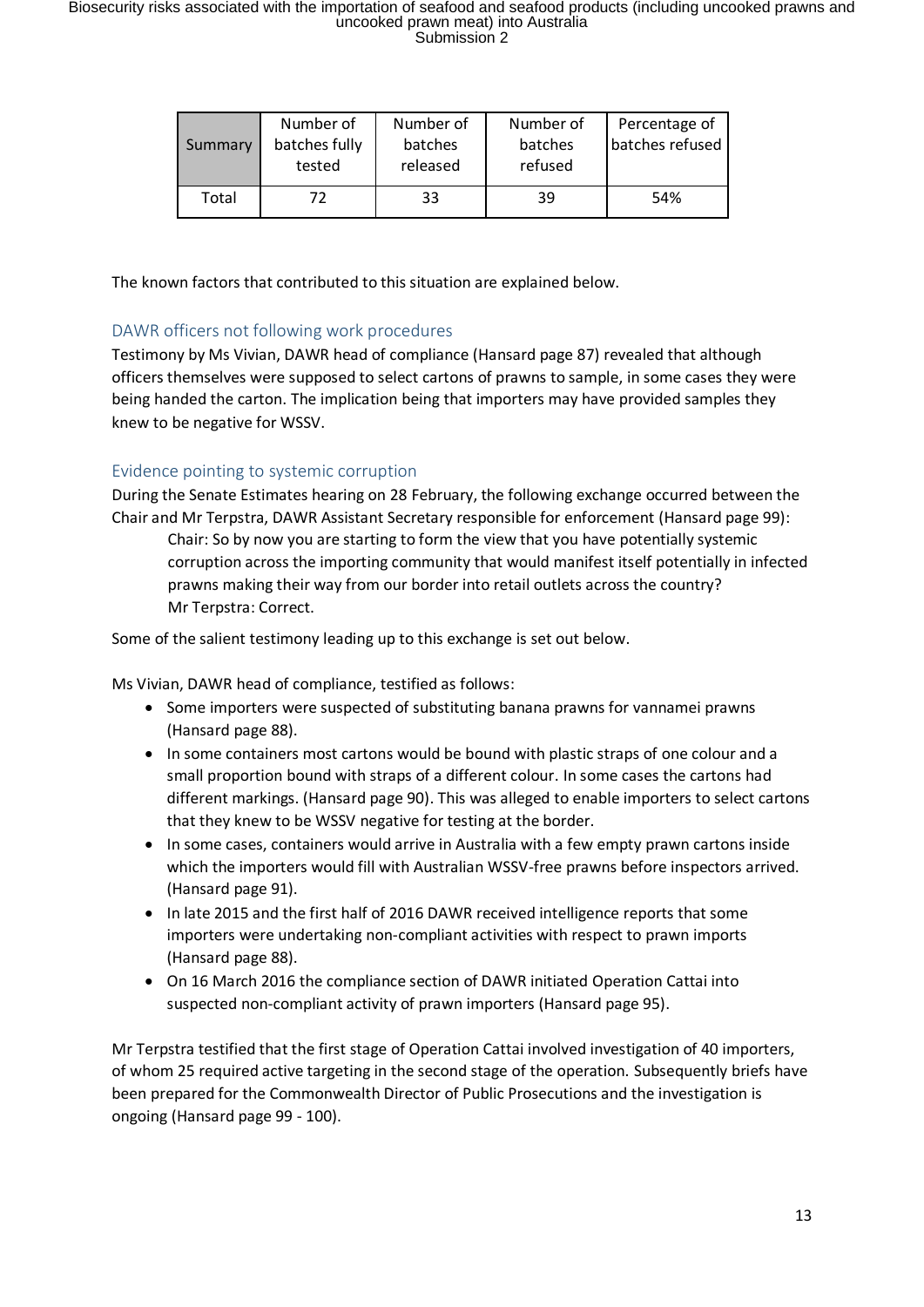#### <span id="page-13-0"></span>The "Highly Processed" Loophole

The inclusion of the highly processed option in the import controls for prawns was based on the assumption in IRA2009 that recreational fishers would not use marinated and breadcrumbed prawns as bait (IRA2009 page 168).

However, it has not been possible to prove that breadcrumbing or marinating prawns will make them less likely to be used as burley or bait. In fact, the survey by Kewagama Research (2002) found that when recreational fishers used prawns purchased as seafood for bait or burley, it was due to convenience, cost or unintentional change (7-12% of respondents intended to eat the prawns but did not for various reasons and used them for bait or burley. There is also the possibility that people eating outdoors will dispose of prawn waste directly into the sea.

There is no suggestion in the IRA that the "highly processed" risk management option was included in the IRA as a means to eliminate viruses from imported prawns. No scientific evidence that breadcrumbing will inactivate prawn viruses has been found.

Examination of retail packages in January 2017 found numerous incidents of breadcrumbed, uncooked prawns so lightly breadcrumbed as to appear no different from uncooked product. In addition, some packages are clearly not compliant with the requirement for marinades to constitute twelve per cent by weight of the product (Future Fisheries Report).

Consequently, there is now a strong case that the "highly processed" risk management option is not feasible as a method of preventing use of imported prawns as bait or as a virus elimination technique.

## <span id="page-13-1"></span>Problems with the 2009 Import Risk Assessment

#### <span id="page-13-2"></span>The significance of potential use of imported prawns as bait by fishers

The IRA contains an extensive analysis of the likelihood of WSSV entering Australia through the use of imported prawns as bait by fishers. The report quotes surveys of fishers conducted by DAWR, published references and consultant's advice. The report noted that:

*The potential also exists for recreational bait-use to lead to direct exposure of farmed crustaceans through fishing in farm inlet channels. Although a potentially significant exposure pathway, the IRA team considered the risks associated with such practices would be limited as much of this bait is likely to be taken by nonsusceptible finfish species* (IRA2009 page 79).

Eight years on, the most likely method of entry of WSV into prawn farms on the Logan River is through the water intake channel of the index farm, which had been frequented by recreational fishers using bait shown to be infected with WSSV (Digsfish Report).

The assumption that most of the bait would be taken by finfish could well be correct, but it is equally likely that infected bait debris would be ingested by common crustaceans that are known WSSV carriers. These include inshore scavenging crabs present in northern Australia such as *Scylla serrata* and *Uca* sp, and microscopic, planktonic crustaceans. Proliferation of WSSV in zooplankton is well documented (DigsFish Report). Plankton may be the main reservoir for WSSV when environmental virus levels are low (Esparza-Leal et al. 2009, Callinan et al. 2013, Mendoza-Cano et al. 2014.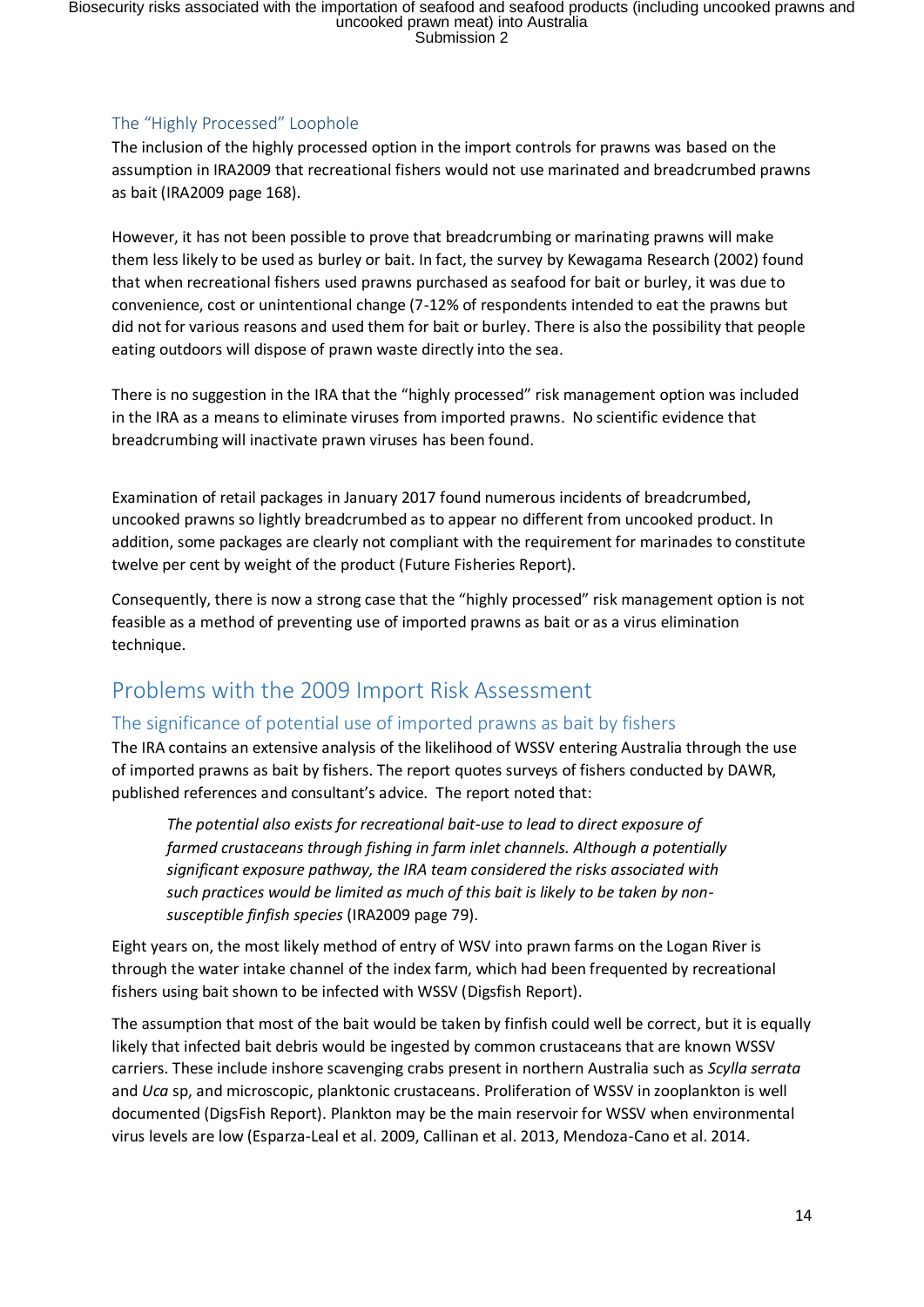The IRA conclusion was that:

*…..there is potential for infected prawn tissues to be introduced direct into crustacean grow-out systems via whole uncooked prawns used as feed in broodstock maturation ponds and, to a lesser extent, use of imported prawns as bait for recreational fishing in farm inlet channels* (IRA2009 page 85)..

Based on all the above evidence, APFA now asserts that introduction of viral diseases into prawn farms is highly likely to occur through the use of uncooked prawns as bait by recreational fishers.

#### <span id="page-14-0"></span>Over optimistic assessment of risk management strategies

After considering the potential routes of WSSV introduction, the likelihood of its spread in wild and farmed prawn populations and the economic impact of an incursion, the overall risk determination in relation to WSSV was:

*The unrestricted risk associated with WSSV is determined …. to be high. The unrestricted risk exceeds Australia's Appropriate Level of Protection and, therefore, risk management is deemed necessary* (IRA2009 page 107).

Ten risk management options were considered in the IRA. In the case of uncooked and unprocessed prawns a combination of two risk reduction strategies was proposed:

- 1. Testing for viral diseases on entry, and
- 2. Requirement for prawns to have the head and shell removed.

In relation to testing, the report made the following important comment:

*Given uncertainty about the sensitivity of available tests for prawn pathogens, this option alone is not expected to reduce the likelihoods of entry and exposure sufficiently to reduce the overall risk to an acceptable level, but may be effective in combination with other measures* (IRA2009 page 168).

The stated aim of the testing of imported prawns is to provide 95% confidence of detecting an agent if it is present at a prevalence of 5% (IRA2009 page 168). Even assuming perfect testing and sampling effectiveness, with 20,000 tonnes of raw prawns being imported each year, an infectious agent at a prevalence less than 5% might still be present be present in 1,000 tonnes of frozen green prawns that pass testing and are distributed to retail outlets. In addition to the consideration of test sensitivity and specificity, any risk analysis involving testing should also consider the *Predictive Value* of the test being used. The predictive value translates percentages into absolute numbers which will vary according to the size of the population being tested and the prevalence of the disease. An assessment of the impact of a false negative or false positive test can then be made.

Based on an import volume of 20,000 tonnes, the predictive value of testing at the levels relied upon in the IRA is insufficient for the reasonable reduction of risk.

Combining the testing and head/shell removal is meant to reduce risk of entry of virus diseases to an acceptably low level. This assumes that removal of the head and shell will significantly reduce the viral load in a prawn infected with WSD and thereby reduce the amount of virus to which potential hosts are exposed.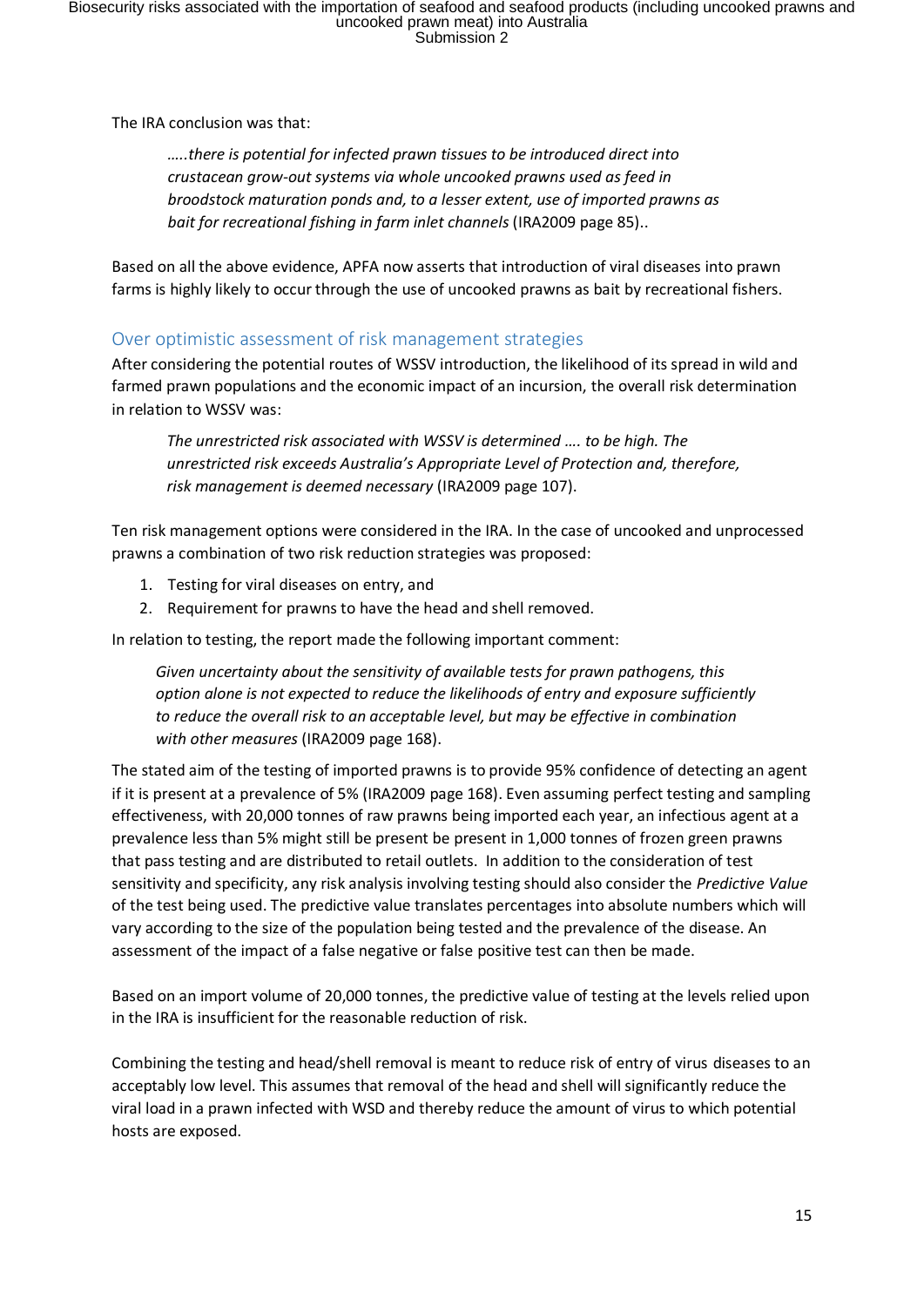However, when considering the principles of Infective Dose, the IRA itself states that there is insufficient knowledge about prawn viral disease to make any judgements, and relies heavily on the effect of dilution to reduce the amount of infectious agent that might be presented to a susceptible host animal in the wild (IRA2009 page 87).

In addition, under the heading of tissue tropism, the IRA notes that for systemic viral infections removal of head will have little consequence:

*Infection by many bacterial or viral pathogenic agents may result in a bacteraemia or viraemia, so that the agent will be present throughout the body. In such cases, the removal of haemolymph-rich organs by removing the head would reduce the amount of agent. However, an amount of agent sufficient to cause infection in a susceptible host could still remain* (IRA2009 page 80).

Scientific literature available in 2003 confirms this in the case for WSSV. Durand et al. (2003) demonstrated that removal of the head section does little to reduce WSSV viral load on a per weight basis, as viral load in individual prawns is nearly identical in the head (49% of total virus) and tail (51% of total virus). If the prawns are further processed to include peeling, the virus load of the peeled shell represents approximately 55% of the total viral load remaining in the tail. Hence full processing of green prawn products as per the recommendations of IRA2009 only reduces WSSV load by around half, which is not at all sufficient to prevent establishment of carrier state infections via *per-os* route (Bateman et al. 2012).

In conclusion, the APFA contends that the combination of testing at port of entry and head/shell removal has proven to be an inadequate strategy for the reduction of the risk of introduction of prawn diseases to Australia through imported prawns.

#### <span id="page-15-0"></span>Failure to consider the probability of corruption in the import trade

Every business involved in trade with Asian countries is aware of the risk of fraud and corruption.

The department of Foreign Affairs and Trade openly acknowledges the significance of corruption in Asia and works with governments to reduce it Se[e http://dfat.gov.au/aid/topics/investment](http://dfat.gov.au/aid/topics/investment-priorities/effective-governance/law-and-justice/Pages/law-and-justice-initiatives.aspx)[priorities/effective-governance/law-and-justice/Pages/law-and-justice-initiatives.aspx.](http://dfat.gov.au/aid/topics/investment-priorities/effective-governance/law-and-justice/Pages/law-and-justice-initiatives.aspx)

Australian businesses are regularly reminded of the penalties under the Bribing Foreign Officials Act. Austrade provides regular public warnings to businesses about corruption in Asia and provides advice to businesses on how to avoid it. [https://www.austrade.gov.au/Australian/Export/Guide-to](https://www.austrade.gov.au/Australian/Export/Guide-to-exporting/Legal-issues/Bribery-of-foreign-public-officials)[exporting/Legal-issues/Bribery-of-foreign-public-officials](https://www.austrade.gov.au/Australian/Export/Guide-to-exporting/Legal-issues/Bribery-of-foreign-public-officials)

Fraud is such a significant issue in China that the President Xi Jinping has made its reduction a key policy initiative, with major policing activity to reduce it. Newspaper articles appear regularly in the Chinese press describing the arrests of people involved in fraudulent import and export of seafood. [https://www.undercurrentnews.com/2016/12/02/nine-arrested-in-china-for-allegedly-smuggling](https://www.undercurrentnews.com/2016/12/02/nine-arrested-in-china-for-allegedly-smuggling-seafood-worth-millions/)[seafood-worth-millions/,](https://www.undercurrentnews.com/2016/12/02/nine-arrested-in-china-for-allegedly-smuggling-seafood-worth-millions/)

[http://www.seafoodsource.com/news/supply-trade/chinese-authorities-bust-huge-seafood](http://www.seafoodsource.com/news/supply-trade/chinese-authorities-bust-huge-seafood-smuggling-ring)[smuggling-ring](http://www.seafoodsource.com/news/supply-trade/chinese-authorities-bust-huge-seafood-smuggling-ring)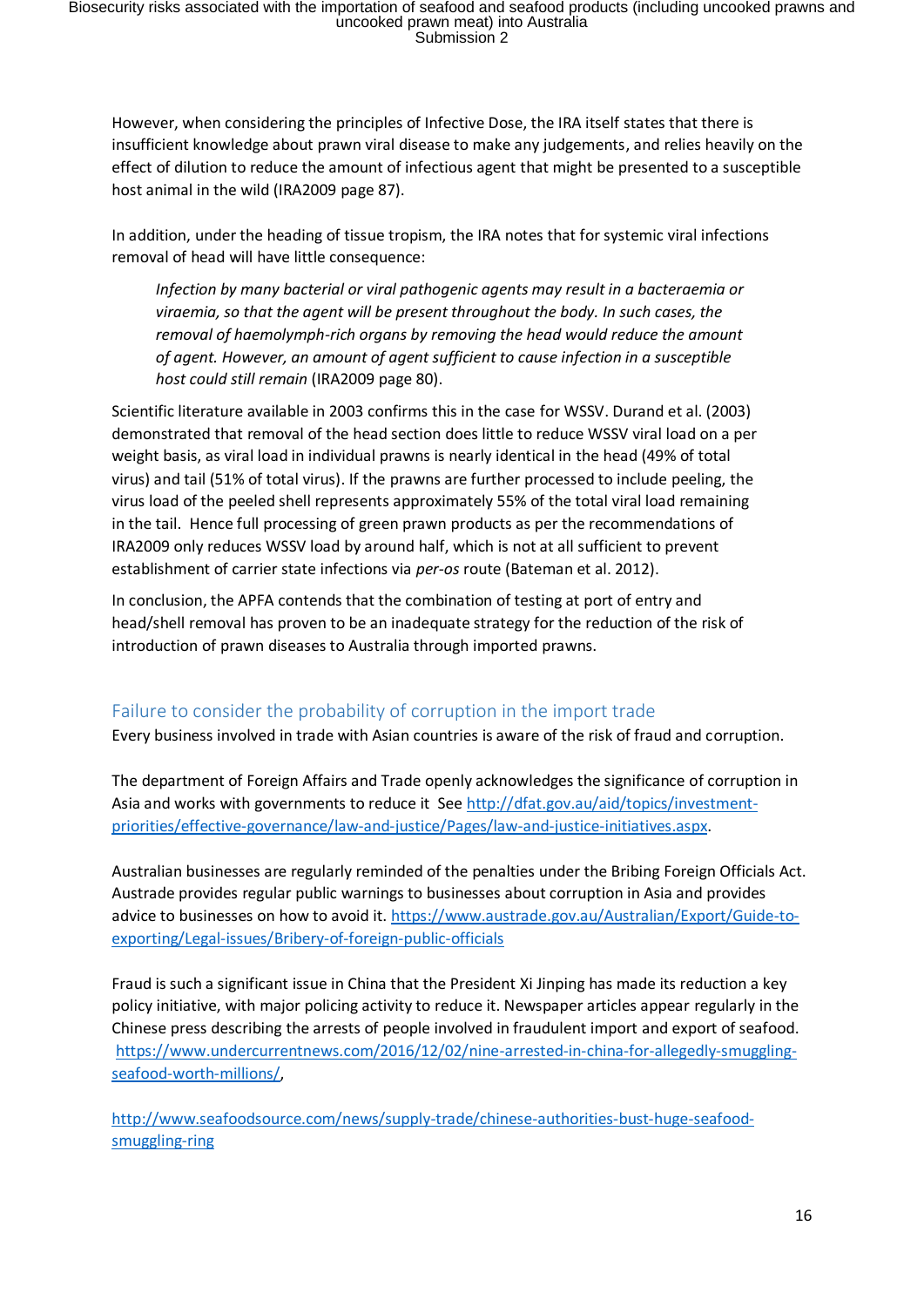The existence of the "grey market" for expensive seafood commodities is well known and Chinese customs have engaged in formal dialogue with Australian government officials and industry representatives about methods of combatting the problem.

Against this background, it is notable that the IRA does not include corruption as a potential risk. It is likely that in 2009, diplomatic protocol, and regulations applied by the WTO to trade prevented the use of potential for corruption in trade risk assessments. This may now have changed with the inclusion of anti-corruption provisions in the proposed Trans Pacific Trade Agreement. It now seems clear that the prawn import/export trade contains elements of corruption. This could have been anticipated.

## <span id="page-16-0"></span>Why the Import Risk Assessment must be updated

#### <span id="page-16-1"></span>Proven failure of the existing arrangements

The identification of WSSV in high prevalence and high intensity infections in samples of prawn products taken from retail outlets is *prima facie* evidence that the current arrangements have failed comprehensively – repeatedly and on a large scale.

Australia is facing a wave of infected prawn products approaching the border, with detection levels greater than fifty percent in consignments in transit.

Officials from DAWR have confirmed the scale of the problem through their own testimony to Senate Estimates. The problem was sufficiently concerning for DAWR to launch Operation Cattai into alleged corrupt behaviour, and prosecutions are pending as a result.

It would be folly to suppose that detection and prosecution of a few wrong doers will resolve this problem. While the only real defence applied by Australia is to require testing of prawns on arrival, there will always be breakdowns in the system due to human error, test failure, sampling errors and deliberate fraud.

The potential for human error was noted by the Interim Inspector General of Biosecurity Dr Kevin Dunn in his report of November 2010 where, in relation to inadvertent release of a consignment of WSSV infected prawns into Australia, he stated that (Dunn 2010):

- human error and/or oversight was the most likely cause that led to prawns being released, and
- under existing clearance arrangements, a similar error could occur again.

The report also noted that it was not possible to recall all the incorrectly released product because trace-back mechanisms were in adequate. The same situation exists today.

After the incident in 2010, a range of measures were implemented to reduce the risk of human error, however these were clearly not sufficient to prevent a major biosecurity failure six years later.

The APFA contends that two system failures are sufficient justification for the import control procedures for prawns to be simplified and strengthened.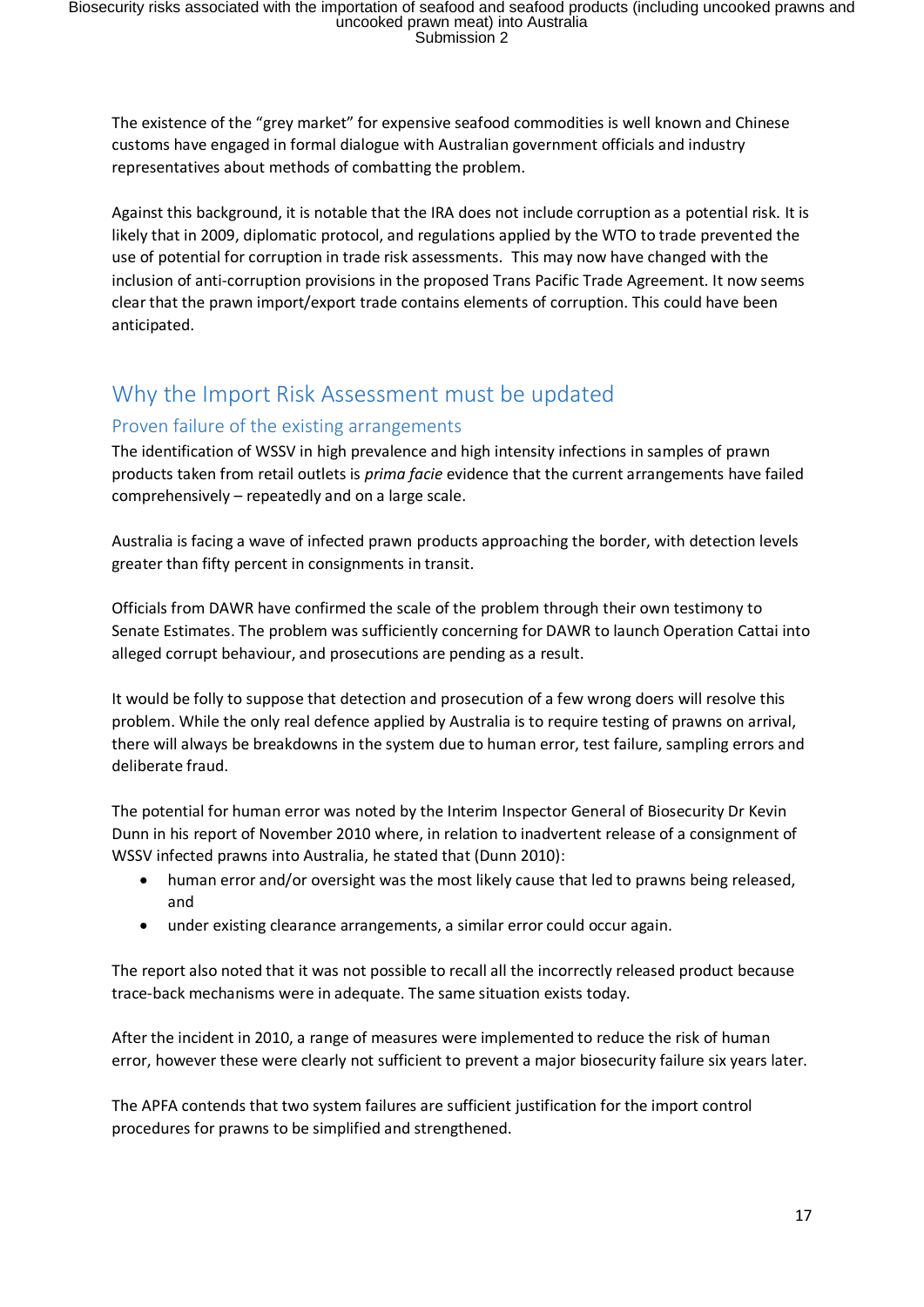#### <span id="page-17-0"></span>Inconsistency in assessment of the Appropriate Level of Protection for prawns compared to other products

The Appropriate Level of Protection (ALOP) applied to prawns by DAWR is much lower than the level applied to the arrangements for importation of salmon, chicken and pork. All these products must be cooked in approved premises in the country of origin or be cooked at approved premises on arrival in Australia. Product testing for infectious diseases is not part of the protocol for these commodities. More detailed analysis of these inconsistencies is provided in the Future Fisheries Report.

There does not appear to be any compelling reason why prawns must be imported to Australia in an uncooked state. Also, it has not been possible to find an explanation for the difference in ALOP applied to prawns. This is clearly an inconsistency of policy application that has resulted in substantial damage to Australia's prawn industry. This whole incident is unlikely to have occurred if a consistent ALOP had been applied and prawns had to be cooked prior to entering Australia.

### <span id="page-17-1"></span>The current import protocol offers no protection from newly emerging diseases of prawns

The table below lists nine prawn diseases that were not included in, or have emerged since, the 2009 Import Risk Assessment. The data is collated from Thitamadee et al. 2016, Li et al. 2016, Bateman and Stentiford 2017 and is not an exhaustive list (Digsfish Report).

| Disease name                                      | Date emerged     | Disease agent                                   |  |
|---------------------------------------------------|------------------|-------------------------------------------------|--|
| Acute Hepatopanceatic<br>Necrosis Disease (AHPND) | 2009 (China)     | Bacterium w. toxic plasmid                      |  |
| Secret Death Disease                              | ?                | Possibly AHPND or mixed<br>aetiology            |  |
| <b>Empty Stomach Disease</b>                      | 5                | ?                                               |  |
| Aggregated transformed<br>microvilli (ATM)        | 2009 (China)     | Vermiform gregarine-like bodies                 |  |
| <b>Covert Mortality Disease</b><br>(CMD)          | 2009 (China)     | <b>Nodavirus</b>                                |  |
| Hepatopancreatic<br>microsporidiosis              | 2009 (Thailand)  | Microsporidian (Enterocytozoon<br>hepatopenaei) |  |
| Hepatopancreatic<br>haplosporidosis               | 2009 (Indonesia) | Unnamed haplosporidian                          |  |
| New strains of Yellow Head<br>Disease Virus       | 2013 (China)     | <b>Okavirus</b>                                 |  |
| Pandalus montagui<br>bacilliform virus            | 2007 (North Sea) | <b>Nudivirus</b>                                |  |

*Prawn diseases that were not included in, or have emerged since, the 2009 Import Risk Assessment*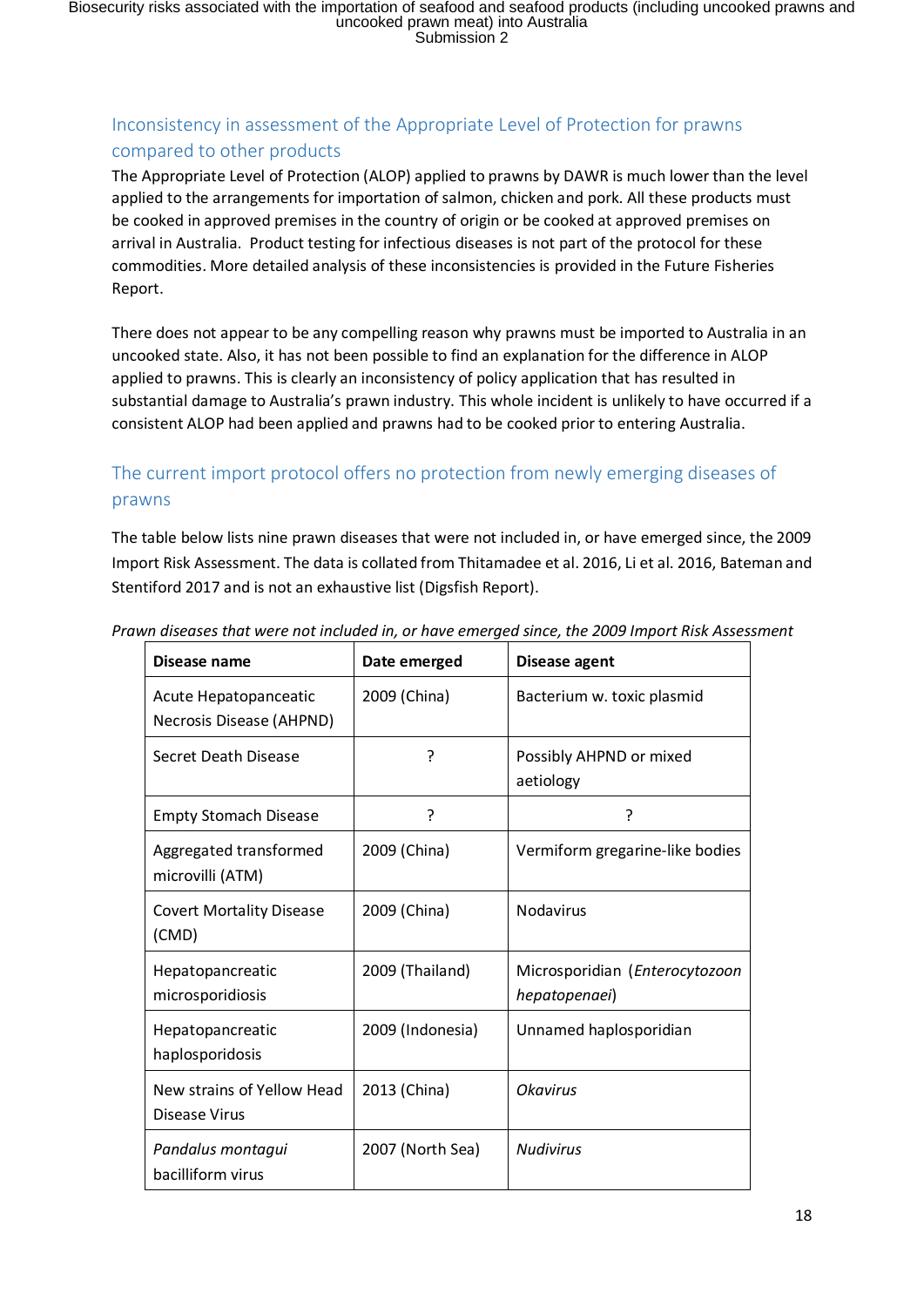At least three of these diseases are systemic infections for which the risk of transmission would not be sufficiently reduced by de-heading and shelling imported prawns. Testing is not carried out for any of these diseases as part of the import controls.

Furthermore, it is well known that many important diseases of crustaceans became widely dispersed before they were identified and tests became available (Lightner 1999, Thitamadee et 2016). A very recent example is the time taken to identify the cause of early mortality syndrome, now known as AHPND, which devastated many Asian prawn farming areas in 2013-14.

Failure to account for emerging diseases in the 2009 IRA and the current import controls is a very substantial risk for the Australian prawn industry in the face of continuing emergence of new, pandemic disease of farmed prawns.

#### <span id="page-18-0"></span>Reimporting Australian prawns processed in Asia

The business practice of exporting Australian raw prawns to Thailand and Vietnam for shelling and de-heading then reimporting them for retail sale has grown over recent years The practice was not mentioned in the IRA2009 and its risk was not assessed.

A logical risk that must be considered for these products in future is the possibility of accidental cross contamination with domestic, infected prawns in the processing country. Deliberate substitution of Australian prawns with those of the processing country is also a possibility.

Based on the apparent preparedness of some importers to circumvent legal requirements for imports it would be expected that any approved arrangements for reimporting would involve direct inspection by Australian authorities and ongoing audits of the overseas processing establishments involved.

#### <span id="page-18-1"></span>The "Highly Processed" Loophole

The IRA2009 concluded that marinated or breadcrumbed prawns would be unlikely to be used as bait by fishers or as food for other fish and crustaceans. Based on this assumption, these products are allowed entry to Australia without being tested for viral diseases. The term "highly processed" is a misnomer because it implies some form of heat or energy has been applied to the product, which would reduce or eliminate pathogens. As mentioned above, there is no scientifically validated evidence that breadcrumbing or marinating will inactivate prawn viruses or other diseases of prawns.

Consequently, by this mechanism, infected prawns can legally enter Australia. This is such a contradiction as to be almost unbelievable. We now know that in some instances the marinade or breadcrumbing does not meet the required standard, which is bad enough. But there is plenty of anecdotal evidence of marinaded and crumbed prawns being washed and used as raw prawns in cooking and fishing.

The evidence presented above shows that this loophole simply must be closed.

#### <span id="page-18-2"></span>The recreational fishing pathway from retail outlets to prawn farm for WSSV

The IRA2009 recognised that WSSV could enter prawn farms through the use of imported prawns as bait, but rated the risk of this happening as low. In contrast, the risk to research or commercial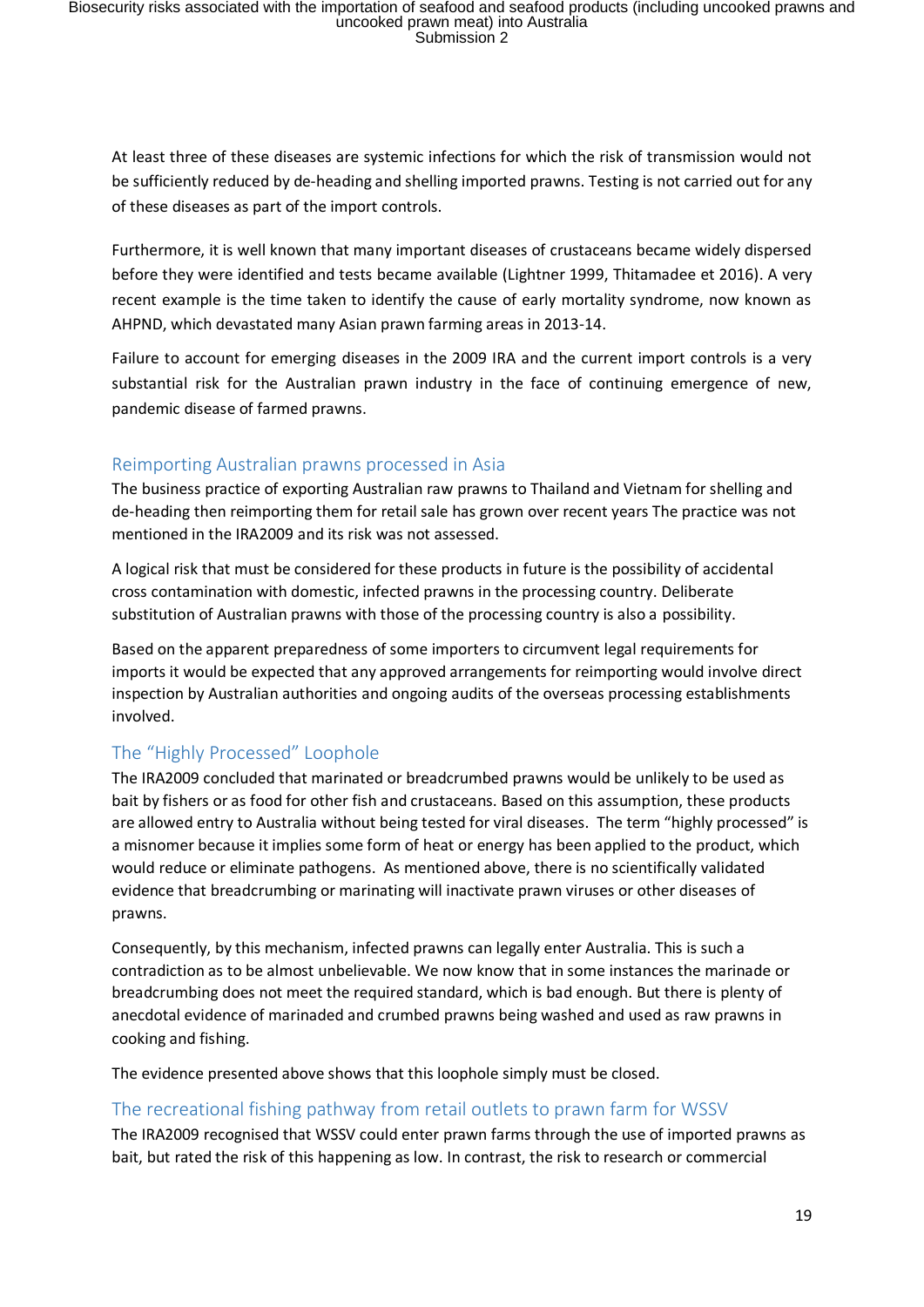crustacean hatcheries, and wild crustaceans was rated as high. This was reported as the Partial Likelihood of Exposure (PLE) (IRA2009 page 101):

| PLE (farms)      | Low  |
|------------------|------|
| PLE (hatcheries) | High |
| PLE (wild)       | High |

The contention that infected prawns used as bait in farm intake channels would be taken by fin fish rather than other crustaceans was the basis on which the risk to farms was lowered. However, this ignores the fact that the farm intake channels are relatively small volumes of water that are often closed and can be teeming with crabs and microscopic crustaceans in the form of zooplankton.

The risk rating for farms should now be upgraded to very high in the face of the epidemiological findings relating to the current incident.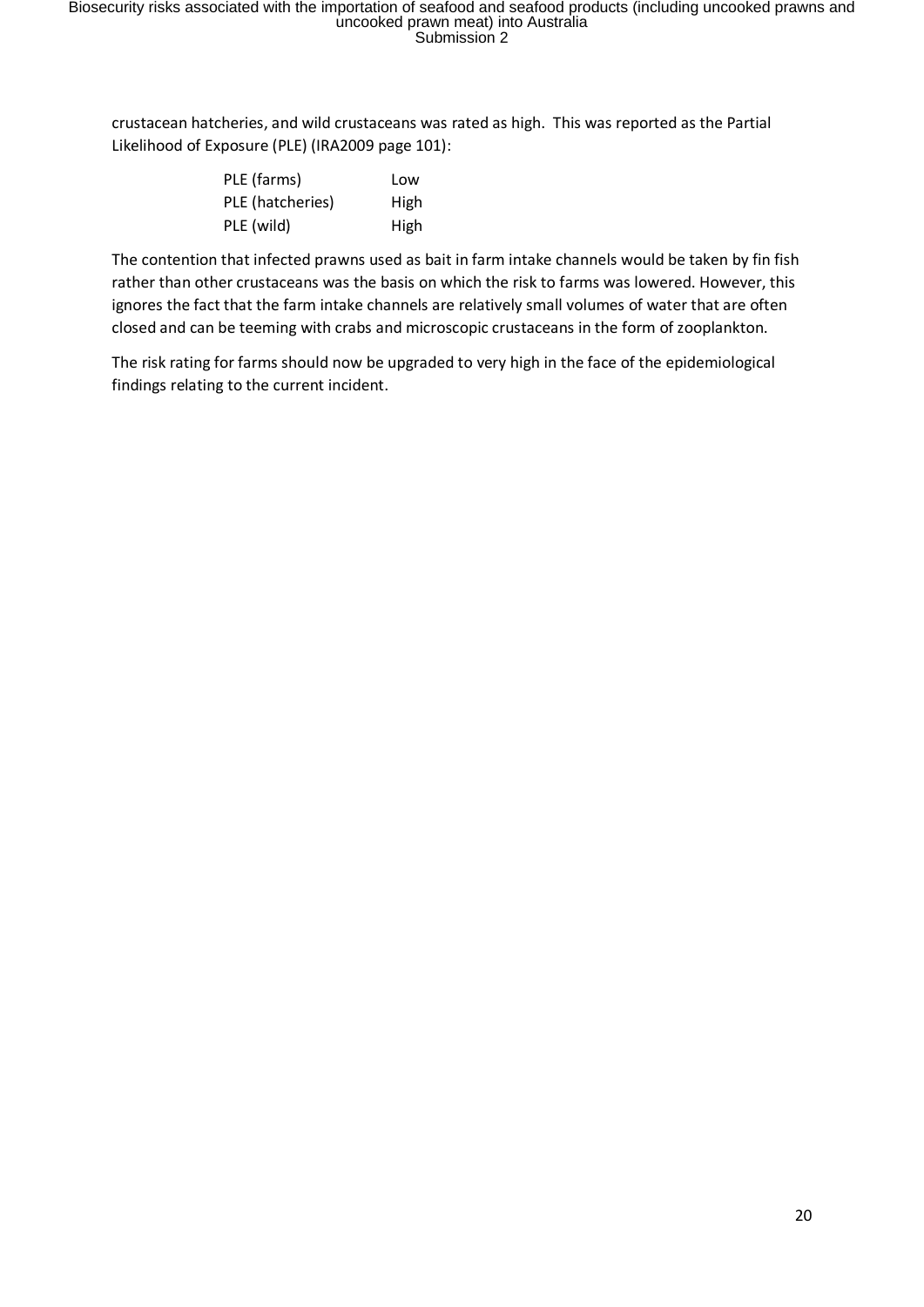## <span id="page-20-0"></span>Recommended Changes to the Import Risk Assessment

*We will not allow the resumption of importation of uncooked prawn product unless we are sure that the biosecurity risk is acceptably low* Ms O'Connell, Dep Sec, DAWR, Hansard Page 82

Australia meets World Trade Organisation standards by setting biosecurity controls on food imports based on science and evidence. The current import controls for prawns were implemented in 2009 despite opposition from the prawn industry and the Queensland government at the time. There is now clear evidence that those controls are inadequate and the prawn industry is justified in seeking to have them strengthened. The evidence that is now available from the current incident and the changes that have occurred since 2009 must be fed into a science based, new risk analysis in which there is a low tolerance for future risks of disease incursion.

The following recommendations are provided for consideration.

#### <span id="page-20-1"></span>Dismantle the importation controls based on disease testing

The most significant flaw in the current import controls is that Australia is not protected from the new exotic diseases of prawns that continue to emerge in Asia. It is well known that many important diseases of crustaceans became widely dispersed before they were identified and tests became available (Lightner 1999, Thitamadee et 2016).

A risk mitigation system based on testing that focuses only on known threats and does not consider unknown (but highly likely) threats is no longer acceptable to the Australian prawn industry. It is only a matter of time before another serious exotic disease will impact on the industry.

A system whereby tens of thousands of tonnes of imported product must be tested for diseases by specialist laboratories on arrival in Australia is bound to fail at some point. The sheer volume of work, its enormous cost to the importer, the delay in clearance from customs, the time required by customs staff, the high proportion of test positive consignments, the subjective interpretation of marginal test results, and the inevitable human errors associated with such a large volume of sample collection and testing all conspire to cause problems. The risk of this system failing is just as great as the risk of importation of the diseases it intends to prevent.

Additionally, a biosecurity approach that allows products to enter Australia from countries known to have widespread, endemic prevalence of serious diseases exotic to Australia, and to be tested once the product is in Australia can hardly be regarded as best practice. This approach is not used with other imported meats.

Even if the testing achieved the desired standard of 95% confidence of detecting an agent if it is present at a prevalence of 5%, with 20,000 tonnes of raw prawns being imported each year, an infectious agent at a prevalence less than 5% might still be present be present in 1,000 tonnes of frozen green prawns that pass testing and are distributed to retail outlets. As the prawn imports grow the risk of disease entry also grows.

A different system is needed and the use of post entry testing should be restricted to audits and emergencies.

#### <span id="page-20-2"></span>Harmonise import conditions for prawns with other imported meats

Prawn import controls should be set at the same Appropriate Level of Protection as chicken, pork and salmon. These products must be cooked before arriving in Australia or be cooked on arrival under approved arrangements.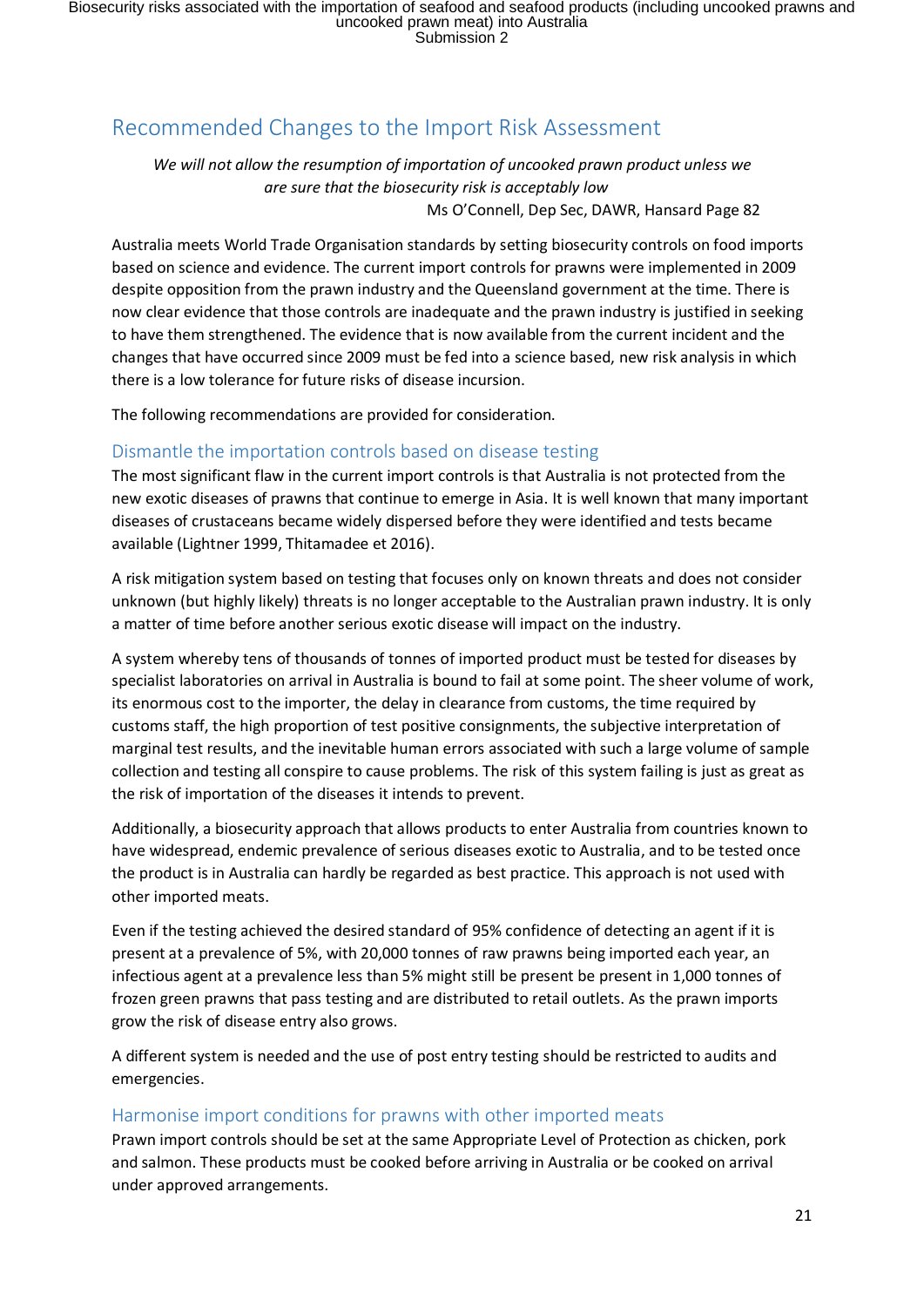Implementation of this single change would solve most of the biosecurity risk and result in considerable cost savings along the supply chain. It will also significantly reduce the risk of new diseases entering Australia before they are recognised.

Some objection to this recommendation is expected from the restaurant industry, which would prefer to buy raw prawns. However, once the new determination is made, it is highly likely that new product formats will be developed using a range of processing techniques to satisfy the market demand.

#### <span id="page-21-0"></span>Eliminate the "Highly Processed" risk management option

This option, even if applied correctly, is a mechanism by which many tonnes of diseased prawns can be knowingly released into Australia's retail markets. These products are not tested for the presence of disease and are allowed entry on the assumption that the risk of them being exposed to wild or farmed prawns is low. The evident reality is that this pathway is highly likely. Consequently, this risk management option should be removed from the import controls for prawns.

#### <span id="page-21-1"></span>Re-importation of Australian prawns processed in Asia

Any approved arrangements for reimporting of Australian prawns that have processed overseas should involve direct inspection and ongoing audits of the overseas processing establishments by Australian authorities.

#### <span id="page-21-2"></span>Continued surveillance

The gaps in the design and execution of the import control system for prawns that have been identified by this incident will take some time to repair. The sheer volume of infected product headed towards the Australian border indicates that there is a proportion of importer/exporters that are willing to circumvent the law. It would be folly to think that prosecution of some people and introduction of new controls will completely solve the problem. Consequently, no matter what changes are made, ongoing surveillance of prawns in retail outlets is strongly recommended. Similarly, awareness of the possibility of corruption should be incorporated in any monitoring of the prawn import controls.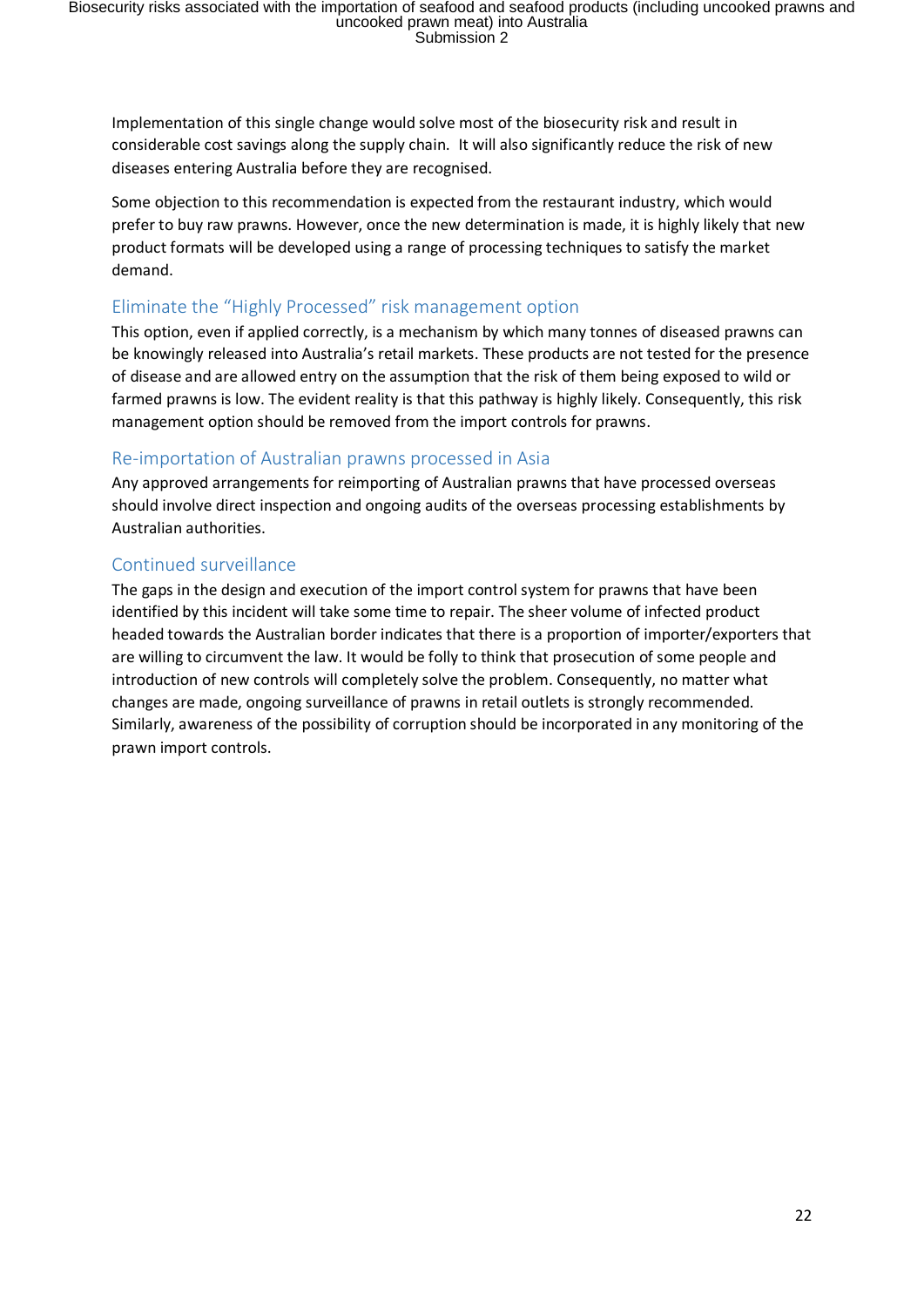## <span id="page-22-0"></span>References

Bateman KS, Munro J, Uglow B, Small HJ, Stentiford GD (2012). Susceptibility of juvenile European lobster *Homarus gammarus* to shrimp products infected with high and low doses of white spot syndrome virus. *Diseases of Aquatic Organisms* 100: 169-184.

Bateman KS, Stentiford GD (2017). A taxonomic review of viruses infecting crustaceans with an emphasis on wild hosts. *J Invertebrate Pathology* http://dx.doi.org/10.1016/j.jip.2017.01.010

Behringer DC (2012). Diseases of wild and cultured juvenile crustaceans: Insights from below the minimum landing size. *Journal of Invertebrate Pathology* 110: 225–233.

Biosecurity Australia (2009). *Generic Import Risk Analysis Report for Prawns and Prawn Products*. Final Report. Biosecurity Australia, Canberra, Australia. 7 October 2009, 292 pgs.

Chamberlain G (2013). Early mortality syndrome in shrimp: Managing "The perfect killer". Global Aquaculture Alliance Webinar, Ho Chi Minh City, Vietnam, 10 Dec, 2013.

Corsin F, Turnbull JF, Hao NV, Mohan CV, Phi TT, Phuoc LH, Tinh NTN, Morgan KL (2001). Risk factors associated with white spot syndrome virus infection in a Vietnamese rice-shrimp farming system. *Diseases of Aquatic Organisms* 47: 1-12.

Corsin F, Thakur PC, Padiyar PA, Madhusudhan M, Turnbull JF, Mohan CV, Hao NV, Morgan KL (2003). Relationship between WSSV and indicators of quality in *Penaeus monodon* post-larvae in Karnataka, India. *Diseases of Aquatic Organisms* 54: 97-104.

Corsin F, Turnbull JF, Mohan CV, Hao NV, Morgan KL (2005). Pond-level risk factors for White Spot disease outbreaks. *In* P. Walker, R. Lester and M.G. Bondad-Reantaso (eds). Diseases in Asian Aquaculture V, pp. 75-92. Fish Health Section, Asian Fisheries Society, Manila. pgs 75-91.

Cowley JA, Moody NJG, Mohr PG, Rao M, Williams LM, Sellars MJ, Crane M (2015). Tactical Research Fund: Aquatic Animal Health Subprogram: Viral presence, prevalence and disease management in wild populations of the Australian Black Tiger prawn (*Penaeus monodon*), CSIRO-AAHL, June 2015. 61 pgs.

Callinan R and 12 other co-authors (2013). Determinants for WSD outbreaks in Indonesian smallholder shrimp ponds – a pilot study of locality factors, WSSV genotype distributions and pond factors. Australian Centre for International Agricultural Research (ACAIR) Report FIS/2009/035. 120 pgs.

CSIRO (2017) https://www.csiro.au/en/Do-business/Partner-with-our-Business-Units/Do-business-Agriculture-Food/Food-innovation-centre/Our-expertise/Meat-and-seafood

De La Pena LD, Cabillon NAR, Catedral DD, Amar EC and others (2015). Acute hepatopancreatic necrosis disease (AHPND) outbreaks in *Penaeus vannamei* and *P. monodon* cultured in the Philippines. *Diseases of Aquatic Organisms* 116: 251-254.

Diggles BK (2011). Risk Analysis. Aquatic animal diseases associated with domestic bait translocation. Final report prepared for the Australian Government Department of Agriculture, Fisheries and Forestry, Canberra, FRDC Project No. 2009/072. 296 pgs. [http://frdc.com.au/research/Final\\_Reports/2009-072-DLD.pdf](http://frdc.com.au/research/Final_Reports/2009-072-DLD.pdf)

Dunn K (2010) An examination of the likelihood of imported raw peeled prawns that tested positive for White Spot Syndrome Virus (WSSV) and were mistakenly released into Australia by the Biosecurity Services Group (BSG) entering high risk pathways and of then causing WSSV to establish in Australia. Report of the Interim Inspector General of Biosecurity.

Durand SV, Tang KFJ, Lightner DV (2000). Frozen commodity shrimp: potential avenue for introduction of white spot syndrome virus and yellowhead virus. *Journal of Aquatic Animal Health* 12: 128-135.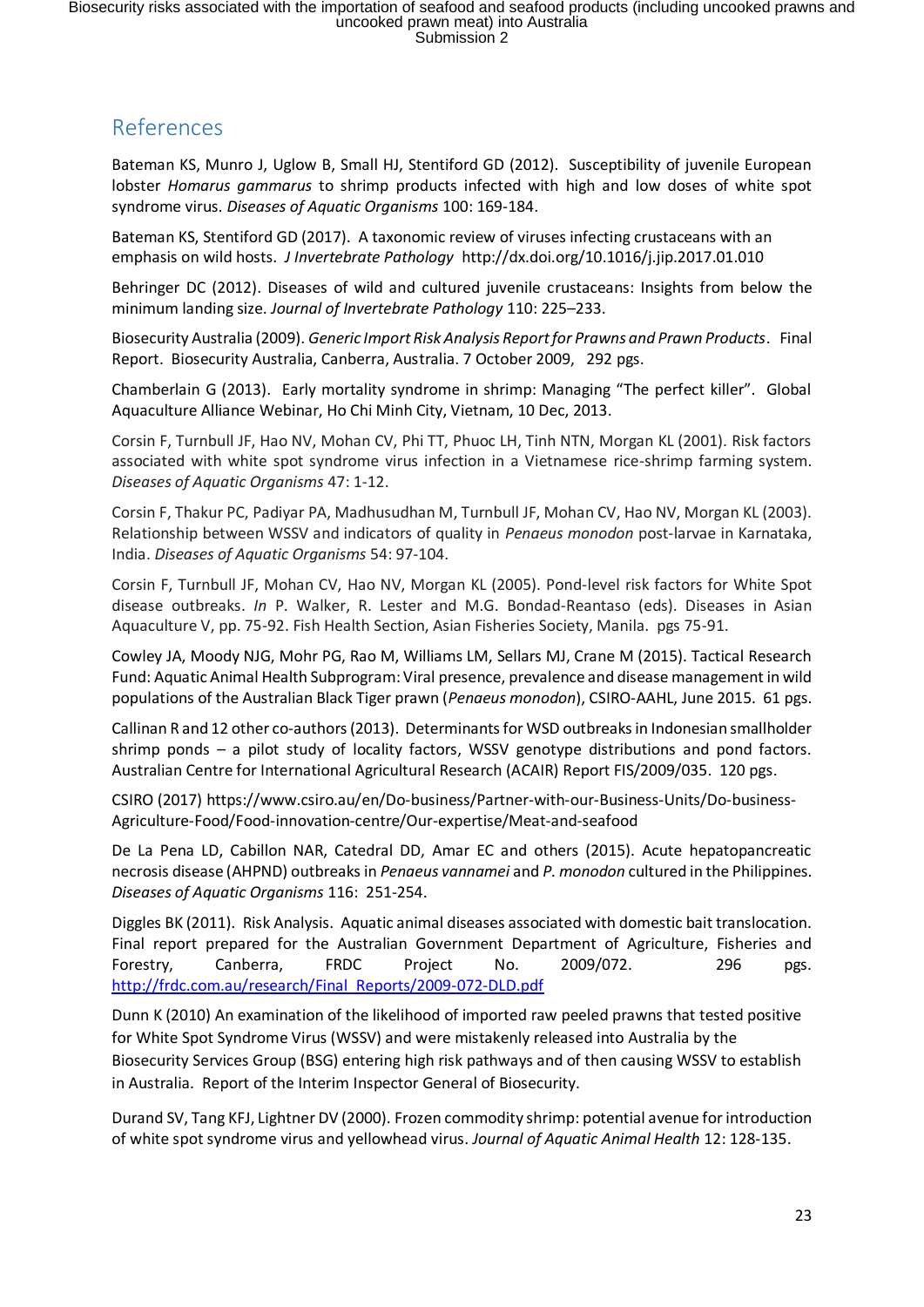Durand SV, Redman RM, Mohney LL, Tang-Nelson K, Bonami JR, Lightner DV (2003). Qualitative and quantitative studies on the relative virus load of tails and heads of shrimp acutely infected with WSSV. *Aquaculture* 216: 9-18.

East IJ, Black PF, McColl KA, Hodgson R, Bernoth EM (2004). Survey for the presence of white spot syndrome virus in Australian crustaceans. *Aust. Vet. J.* 82: 236-240.

East IJ, Black PF, Findlay VL, Bernoth EM (2005). A national survey to verify freedom from white spot syndrome virus and yellowhead virus in Australian crustaceans. In Diseases in Asian Aquaculture V (ed. by P.Walker, R. Lester & M.G. Bondad-Reantaso), pgs.15-26. Fish Health Section, Asian Fisheries Society, Manila, Philippines.

Esparza-Leal HM, Escobedo-Bonilla CM, Casillas-Hernández R, Álvarez-Ruíz P, Portillo-Clark G, Valerio-García RC, Hernández-López J, Méndez-Lozano J, Vibanco-Pérez N, Magallón-Barajas FJ (2009). Detection of white spot syndrome virus in filtered shrimp-farm water fractions and experimental evaluation of its infectivity in Penaeus (Litopenaeus) vannamei. Aquaculture 292: 16–22.

Granville R, Neville P, Walker P (2017). White Spot Disease of Prawns Queensland Response 2016-17 Scenario Planning Advisory Panel Report.

Hasson KW, Fan Y, Reisinger T, Venuti J, Varner PW (2006). White spot syndrome virus (WSSV) introduction into the Gulf of Mexico and Texas freshwater systems through imported frozen bait shrimp. *Diseases of Aquatic Organisms* 71: 91-100.

Jones JB (2012). Transboundary movement of shrimp viruses in crustaceans and their products: A special risk ? *Journal of Invertebrate Pathology* 110: 196–200.

Kewagama Research (2007). *National survey of bait and berley use by recreational fishers: a followup survey focussing on prawns/shrimp*. Report to: Biosecurity Australia, AFFA.

Li K, Liu L, Clausen JH, Luc M, Dalsgaard A (2016). Management measures to control diseases reported by tilapia (*Oreochromis* spp.) and whiteleg shrimp (*Litopenaeus vannamei*) farmers in Guangdong, China. *Aquaculture* 457: 91–99.

Lightner DV, Redman RM, Pantoja CR, Noble BL, Tran TH (2012). Early mortality syndrome affects shrimp in Asia. *Global Aquaculture Advocate* Jan/Feb 2012: 40.

Ma H, Overstreet RM, Jovonovich JA (2009). Daggerblade grass shrimp (*Palaemonetes pugio*): a reservoir host for yellow-head virus (YHV). *Journal of Invertebrate Pathology* 101: 112-118.

Mendoza-Cano F, Sanchez-Paz A, Teran-Dıaz B, Galvan-Alvarez D, Encinas-Garc T, Enrıquez-Espinoza T, Hernandez-Lopez G (2014). The endemic copepod Calanus pacificus californicus as a potential vector of White Spot Syndrome Virus. Journal of Aquatic Animal Health 26: 113–117.

Mitris, N (2017) Letter to Australian Prawn Farmers Association from Managing Director, Pacific Reef (Australia) Pty Ltd.

McColl KA, Slater J, Jeyasekaran G, Hyatt AD, Crane M (2004). Detection of white spot syndrome virus and yellowhead virus in prawns imported in Australia. *Australian Veterinary Journal* 82: 69-74.

Nunan LM, Lightner DV, Pantoja C, Gomez-Jimenez S (2014) Detection of acute hepatopancreatic necrosis disease (AHPND) in Mexico. *Diseases of Aquatic Organisms* 111: 81–86.

Oidtmann B, Stentiford GD (2011). White Spot Syndrome Virus (WSSV) concentrations in crustacean tissues – A review of data relevant to assess the risk associated with commodity trade. *Transboundary and Emerging Diseases* 58: 469–482.

OIE (2016b). *Manual of Diagnostic Tests for Aquatic Animals* 2016. Chapter 2.2.7. White Spot Disease. [http://www.oie.int/index.php?id=2439&L=0&htmfile=chapitre\\_wsd.htm](http://www.oie.int/index.php?id=2439&L=0&htmfile=chapitre_wsd.htm%20%20)